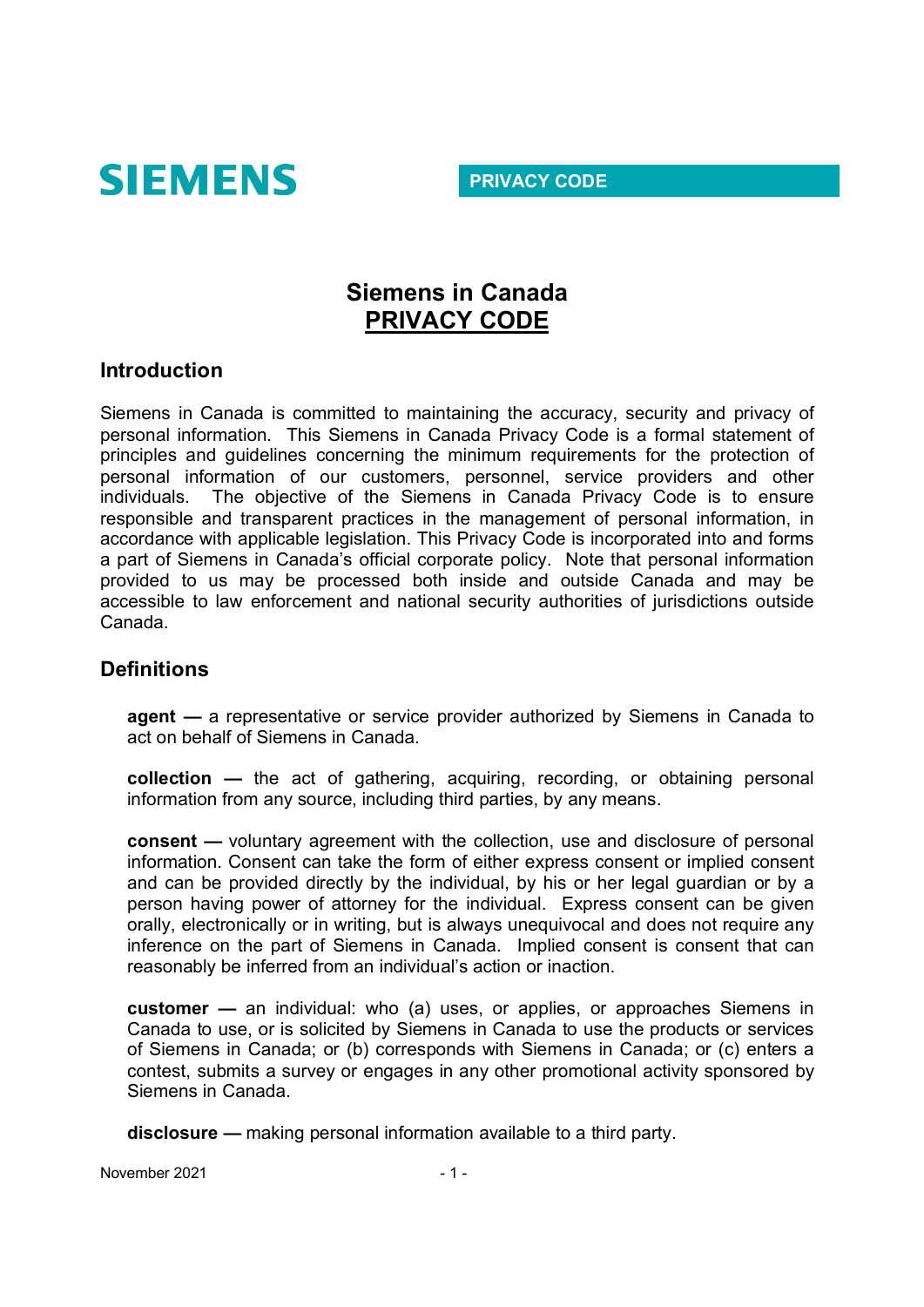**identified purposes —** mean the purposes identified in Principles 2.1, 2.2 and 2.3.

**individual —** a natural person.

**personal information** — information about an identifiable individual in any form, including factual or subjective information. Personal information does not include aggregate information that does not allow an individual to be identified. For greater clarity, personal information includes personal health information.

- For a **customer**, such information includes, without limitation: a customer's credit information, billing records, service and equipment, and any recorded complaints.
- For **Siemens in Canada personnel**, such information includes, without limitation: information found in application forms, personal employment files, performance appraisals, medical records and benefits information.
- Note: Business contact information typically found on a business card such as the personnel's name, title, business email address, business office address or business telephone or fax numbers may be considered personal information in some jurisdictions, however, if used for the purpose of communicating with individuals in relation to their employment, business or profession it is not afforded the same protections as other personal information.

**Siemens Affiliate** — means the parent company, subsidiaries and affiliates of Siemens Ag, as they may exist from time to time.

**Siemens Canada** — Siemens Canada Limited and its business units, as they may exist from time to time, as well as Siemens personnel and agents acting on behalf of Siemens Canada. Siemens Canada does not include resellers and distributors of Siemens Canada products and services.

**Siemens Canada Privacy Panel -** one or more persons designated by Siemens Canada.

**Siemens in Canada** — includes the following:

- (1) Siemens Canada Limited
- (2) Siemens Financial Ltd.
- (3) Siemens Mobility Limited
- (4) Siemens Industry Software ULC
- (5) Siemens Electronic Design Automation ULC
- (6) Bytemark Canada Inc.
- (7) Siemens Logistics Ltd

and their business units, as they may exist from time to time, as well as Siemens in Canada personnel and agents acting on behalf of Siemens in Canada. Siemens in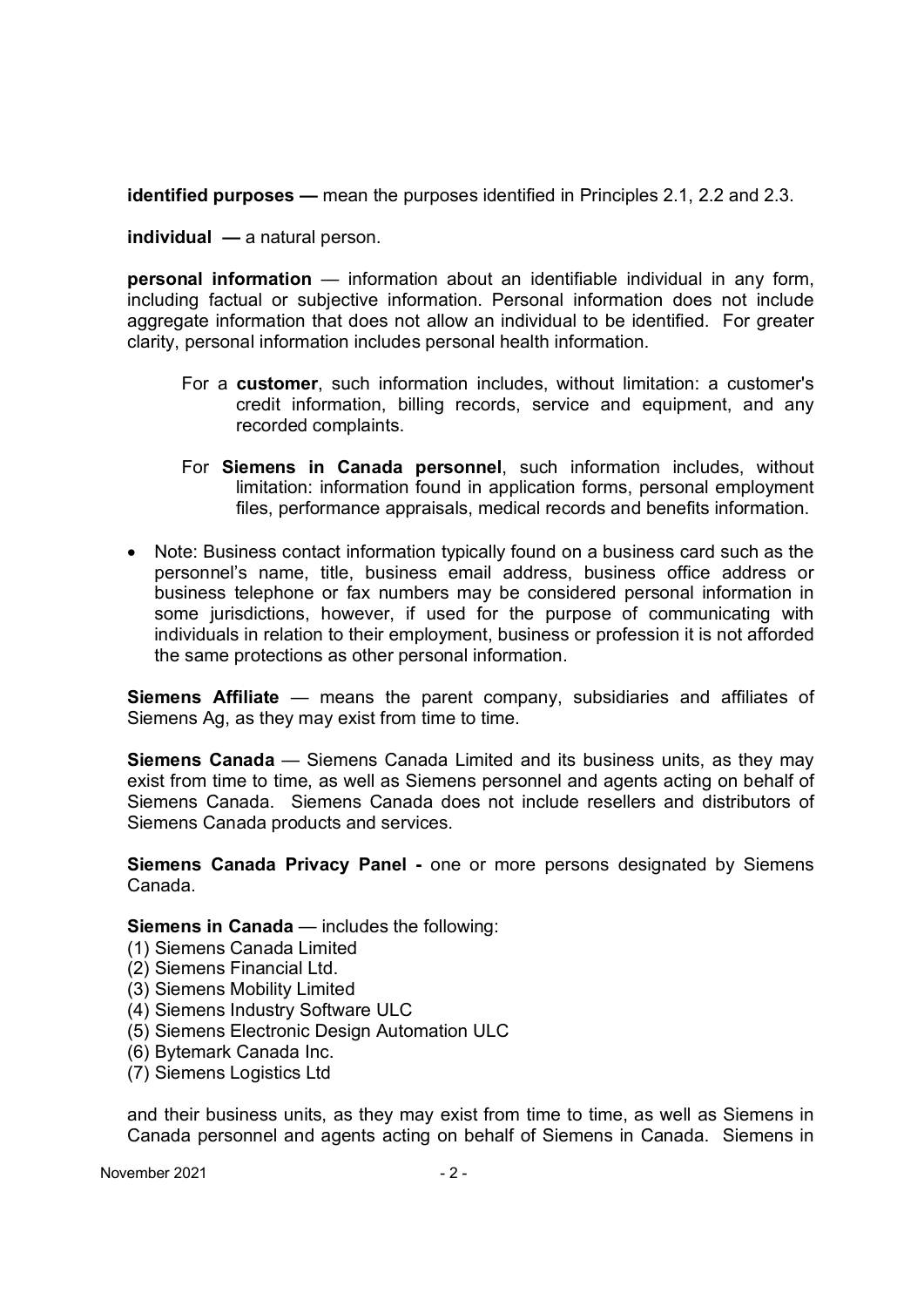Canada does not include resellers and distributors of Siemens in Canada products and services.

**Siemens in Canada Privacy Panel -** the same as the Siemens Canada Privacy Panel.

**Siemens in Canada personnel —** an active or inactive employee, retired employee or pensioner of Siemens in Canada, and any individual contractor, consultant or service provider retained to provide services to Siemens in Canada.

**third party —** an individual (other than the subject individual or his or her respective agent) or an organization (other than Siemens in Canada).

**use —** the treatment, handling, and management of personal information within Siemens in Canada.

## **Scope and Application**

The ten principles which form the basis of the Siemens in Canada Privacy Code ("**Privacy Code**") are interrelated and Siemens in Canada shall adhere to the ten principles as a whole. Each principle must be read in conjunction with the accompanying commentary. As permitted by the Canadian federal *Personal Information Protection and Electronic Documents Act*, the commentary in the Privacy Code has been tailored to reflect personal information issues specific to Siemens in Canada.

The scope and application of the Privacy Code are as follows:

- The Privacy Code applies to personal information about individuals that is collected, used, or disclosed by Siemens in Canada.
- The Privacy Code applies to the management of personal information under Siemens in Canada's control.
- The Privacy Code does not impose any limits on the collection, use or disclosure of the following information by Siemens in Canada:
	- a) an individual's name, title, business address, , business telephone number or business facsimile number, when listed in a public, professional or business directory or available through directory assistance; and
	- b) other information that is publicly available and is specified by regulation pursuant to *the Personal Information Protection and Electronic Documents Act*.
- The Privacy Code does not apply to information regarding corporations and other organizations to the extent the information is not about an identifiable individual; however, such information may be protected by other Siemens in Canada policies and practices and through contractual arrangements.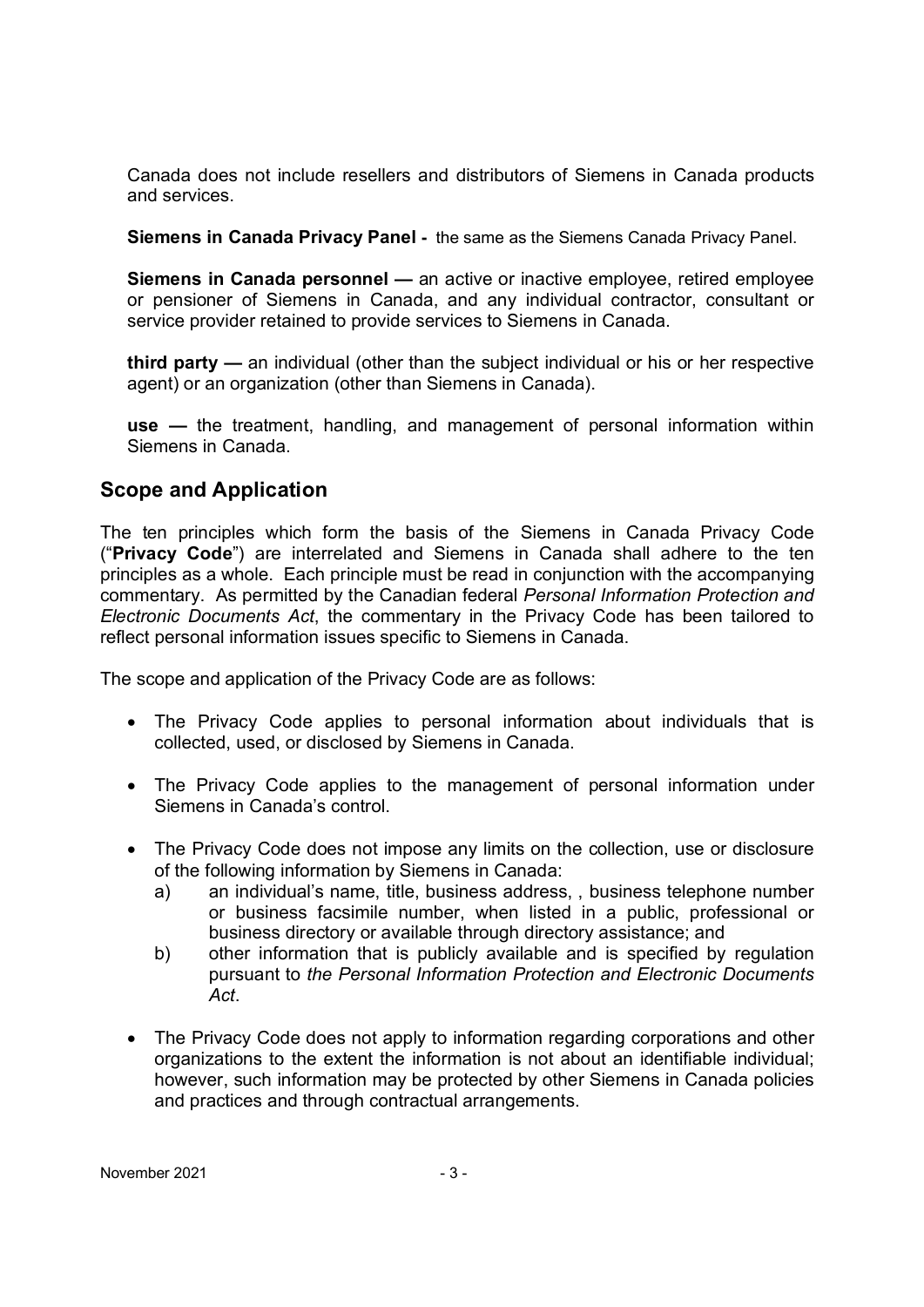- The Privacy Code does not apply to the collection, use or disclosure of personal information by Siemens in Canada where such collection, use or disclosure is required or permitted by law.
- The application of the Privacy Code is subject to the applicable provisions of the federal *Personal Information Protection and Electronic Documents Act* and the regulations enacted thereunder, and all other applicable provincial legislation as may be enacted and amended from time to time , and the order of any court or other lawful authority.

## **Summary of Principles**

#### **Principle 1 - Accountability**

Siemens in Canada is responsible for personal information under its control and shall designate one or more persons who are accountable for Siemens in Canada's compliance with the following principles.

#### **Principle 2 - Identifying Purposes for Collection of Personal Information**

Siemens in Canada shall identify the purposes for which personal information is collected at or before the time the personal information is collected.

#### **Principle 3 - Obtaining Consent for Collection, Use or Disclosure of Personal Information**

The knowledge and consent of an individual are required for the collection, use, or disclosure of his or her personal information, except where inappropriate.

#### **Principle 4 - Limiting Collection of Personal Information**

Siemens in Canada shall limit the collection of personal information, both the amount and the type of information, to that which is necessary for the purposes identified by Siemens in Canada. Personal information shall be collected by fair and lawful means, and not by misleading or deceiving individuals about the purpose for which information is being collected.

#### **Principle 5 - Limiting Use, Disclosure, and Retention of Personal Information**

Siemens in Canada shall not use or disclose personal information for purposes other than the identified purposes for which it was collected, except with the consent of the individual or as required by law. Siemens in Canada shall retain personal information only as long as necessary to fulfil the identified purposes.

#### **Principle 6 - Accuracy of Personal Information**

Personal information shall be as accurate, complete and up-to-date as is necessary for the purposes for which it is to be used.

#### **Principle 7 - Security Safeguards**

Siemens in Canada shall protect personal information by security safeguards appropriate to the sensitivity of the information.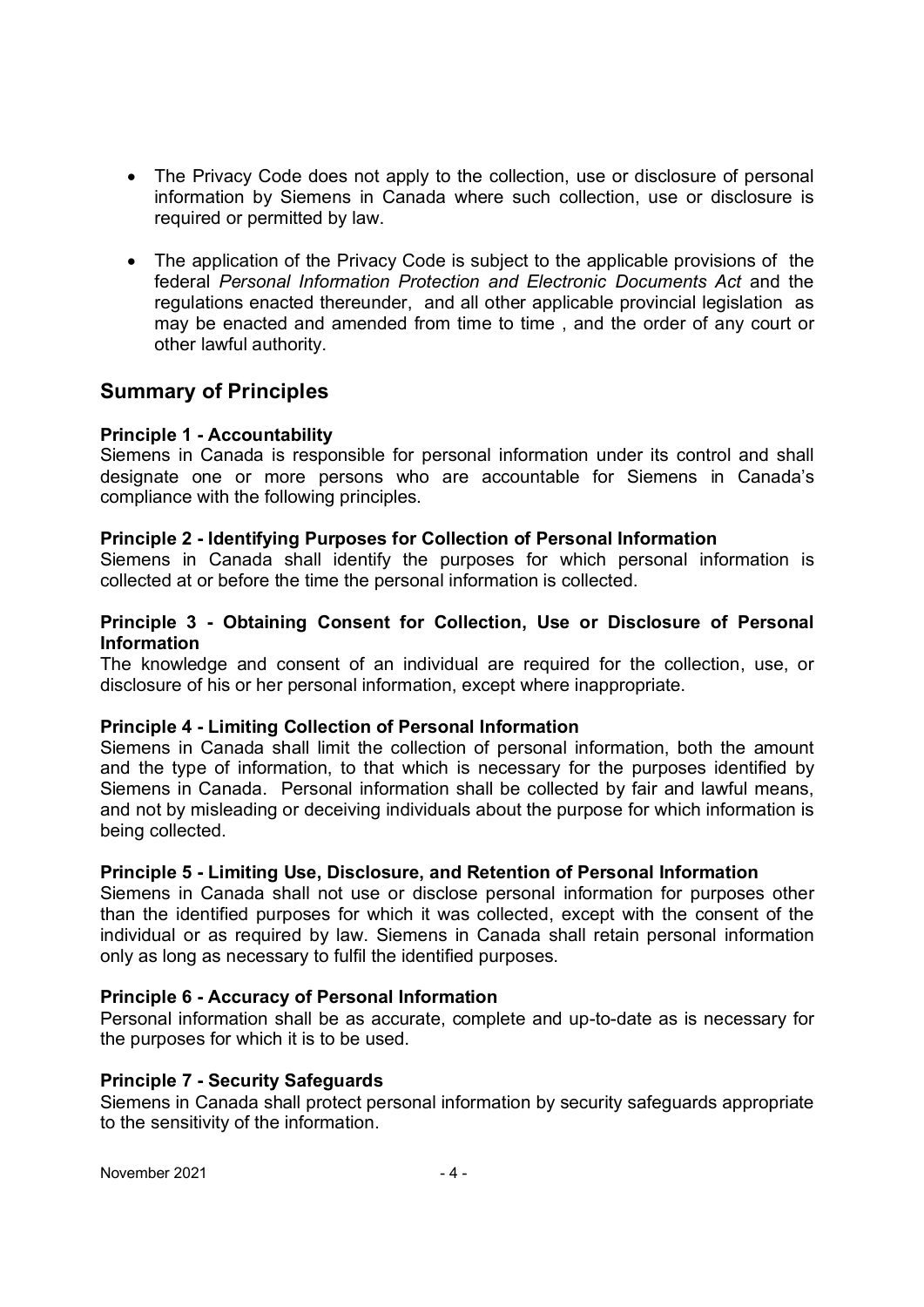#### **Principle 8 - Openness Concerning Policies and Practices**

Siemens in Canada shall make readily available to individuals specific information about its policies and practices relating to the management of personal information. Siemens in Canada shall make information about its privacy policies and practices available on the Siemens in Canada website at www.siemens.ca and upon request to the Siemens in Canada Privacy Panel via the contact information provided in the commentary regarding Principle 1.

#### **Principle 9 – Individual Access to Personal Information**

Upon written request from an individual pursuant to Principle 8, Siemens in Canada shall inform the individual of the existence, use, and disclosure of his or her personal information and, subject to certain exceptions, shall give the individual access to that information. An individual shall be able to challenge the accuracy and completeness of the information and have it amended as appropriate.

#### **Principle 10 - Challenging Compliance**

An individual shall be able to address a challenge concerning compliance with this Privacy Code to the Siemens in Canada Privacy Panel.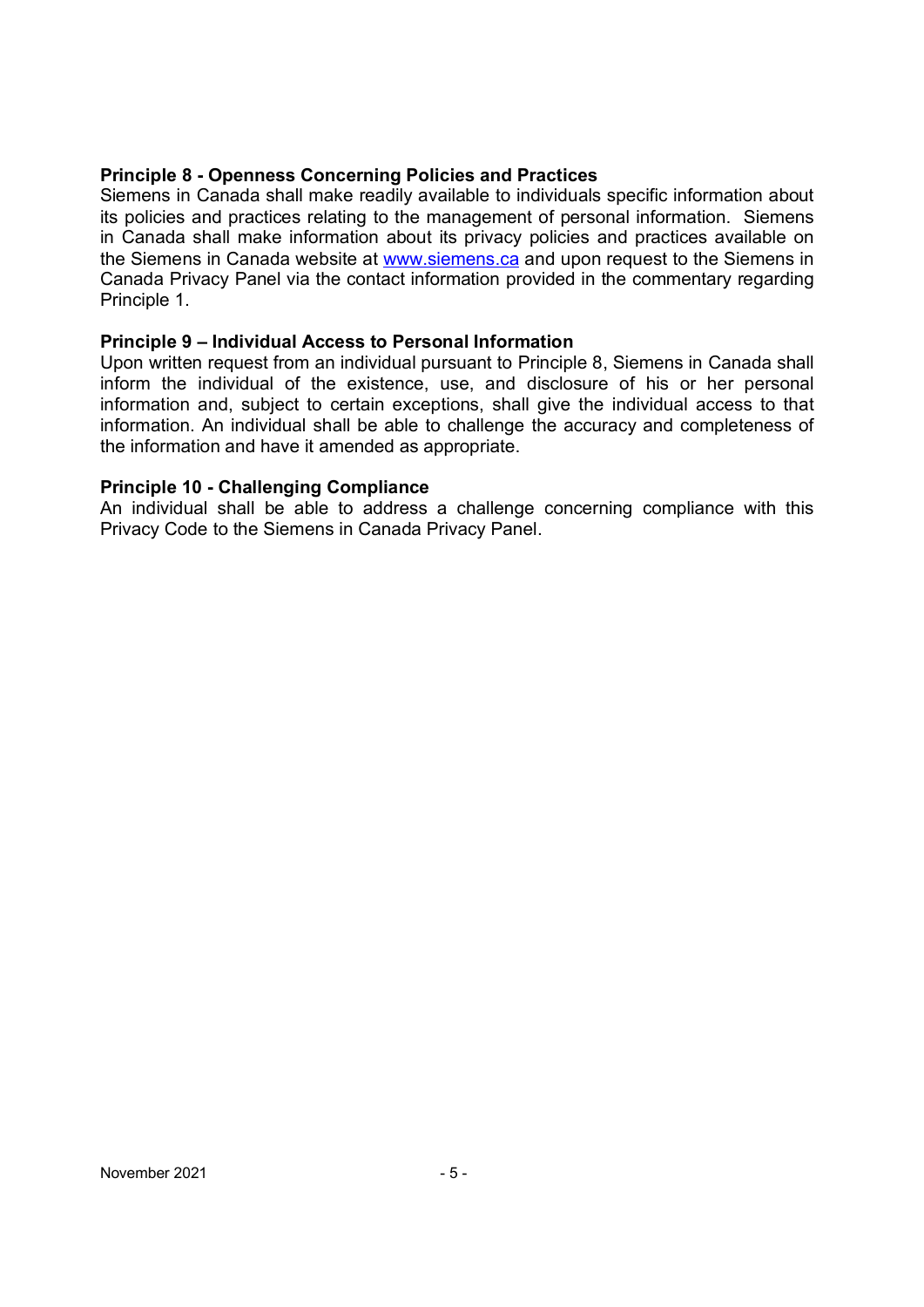#### **CONSENT**

**BY SUBMITTING PERSONAL INFORMATION TO SIEMENS IN CANADA, SIEMENS AFFILIATES, OR THEIR RESPECTIVE SERVICE PROVIDERS AND AGENTS, YOU AGREE TO OUR COLLECTION, USE AND DISCLOSURE OF SUCH PERSONAL INFORMATION FOR THE IDENTIFIED PURPOSES IN ACCORDANCE WITH THIS PRIVACY CODE AND AS PERMITTED OR REQUIRED BY LAW. You acknowledge that Personal Information provided to us may be processed both inside and outside Canada and may be accessible to law enforcement and national security authorities of jurisdictions outside Canada. Subject to legal and contractual requirements, you may refuse or withdraw your consent to certain of the identified purposes at any time by contacting the Siemens in Canada Privacy Panel. If you refuse or withdraw your consent, we may not be able to provide you or continue to provide you with some products, services or information which may be of value to you. To the extent that you provide Siemens in Canada, Siemens Affiliates, or their respective service providers and agents with the personal information of another individual, you represent that you have the authority and/or have obtained all necessary consents from such individual to enable us to collect, use and disclose such personal information for the purposes described in this Privacy Code.**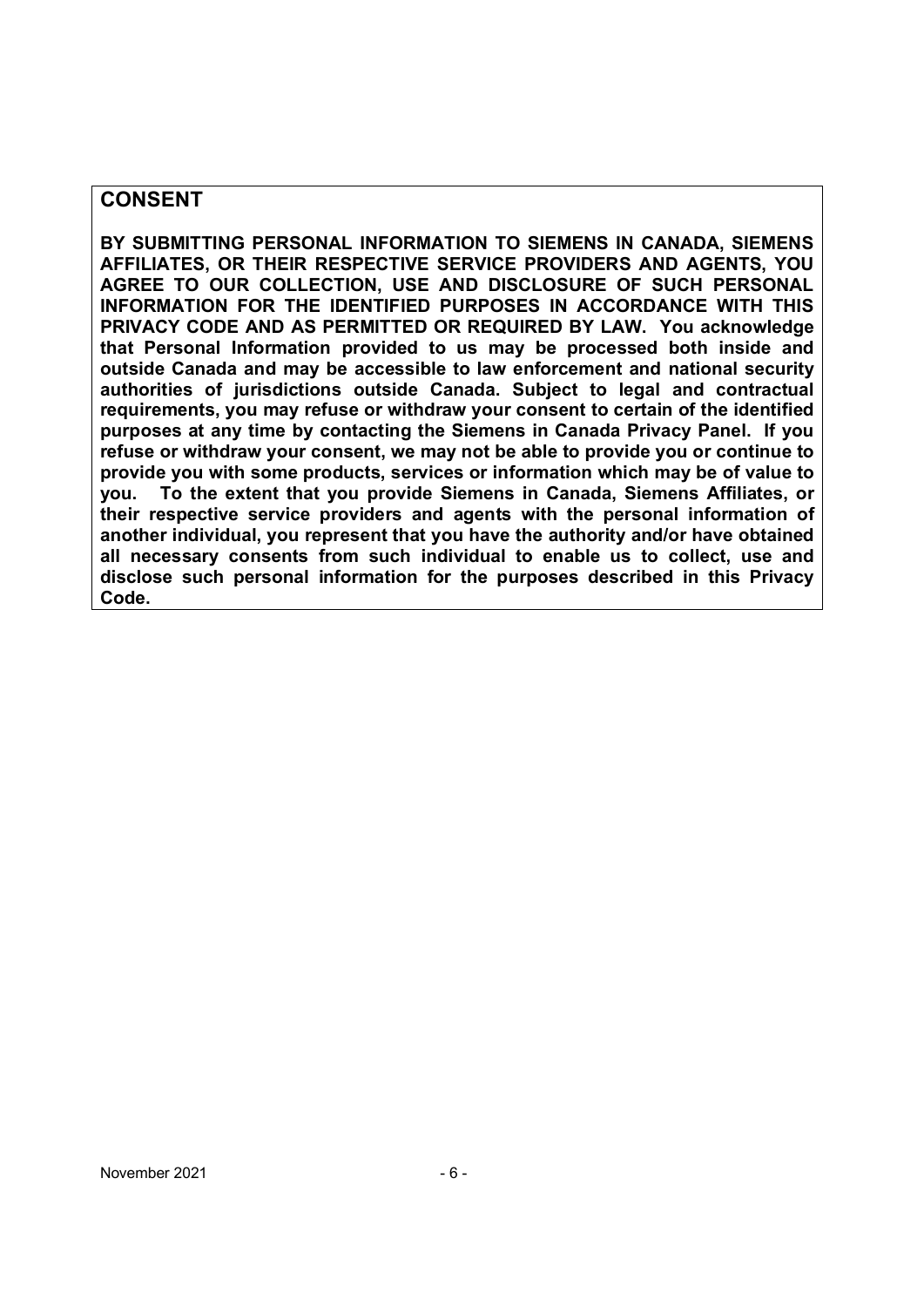## **The Privacy Code in Detail**

# **Principle 1 — Accountability**

Siemens in Canada is responsible for personal information under its control and shall designate one or more persons who are accountable for Siemens in Canada's compliance with the following principles.

- 1.1 Responsibility for ensuring compliance with the provisions of the Siemens in Canada Privacy Code ("*Privacy Code*") rests with the senior management of Siemens Canada, which shall designate one or more persons to be accountable for compliance with the Privacy Code. Other individuals within Siemens Canada may be delegated to act on behalf of the designated person(s) or to take responsibility for the day-to-day collection and processing of personal information.
- 1.2 Siemens Canada has established a Privacy Panel to oversee compliance with the Privacy Code. The Privacy Panel can be contacted at:

Siemens Canada Privacy Panel c/o Data Privacy Officer 1577 North Service Road East Oakville, ON L6H 0H7 Canada e-mail: privacy.panel.ca@siemens.com

- 1.3 Siemens in Canada is responsible for personal information in its possession or custody, including information that has been transferred to a third party for processing. Siemens in Canada shall use contractual or other means to provide a comparable level of protection while personal information is being processed by a third party (also see Principle 7).
- 1.4 Siemens in Canada has implemented policies and procedures to give effect to the Privacy Code, including:
	- a) implementing procedures to protect personal information and to oversee Siemens in Canada's compliance with the Privacy Code;
	- b) establishing procedures to receive and respond to inquiries or complaints;
	- c) training and communicating to Siemens in Canada personnel information about Siemens in Canada's privacy policies and practices; and
	- d) developing public information to explain Siemens in Canada's privacy policies and practices.

# **Principle 2 — Identifying Purposes for Collection of Personal Information**

Siemens in Canada shall identify the purposes for which personal information is collected at or before the time the personal information is collected.

November 2021 - 7 -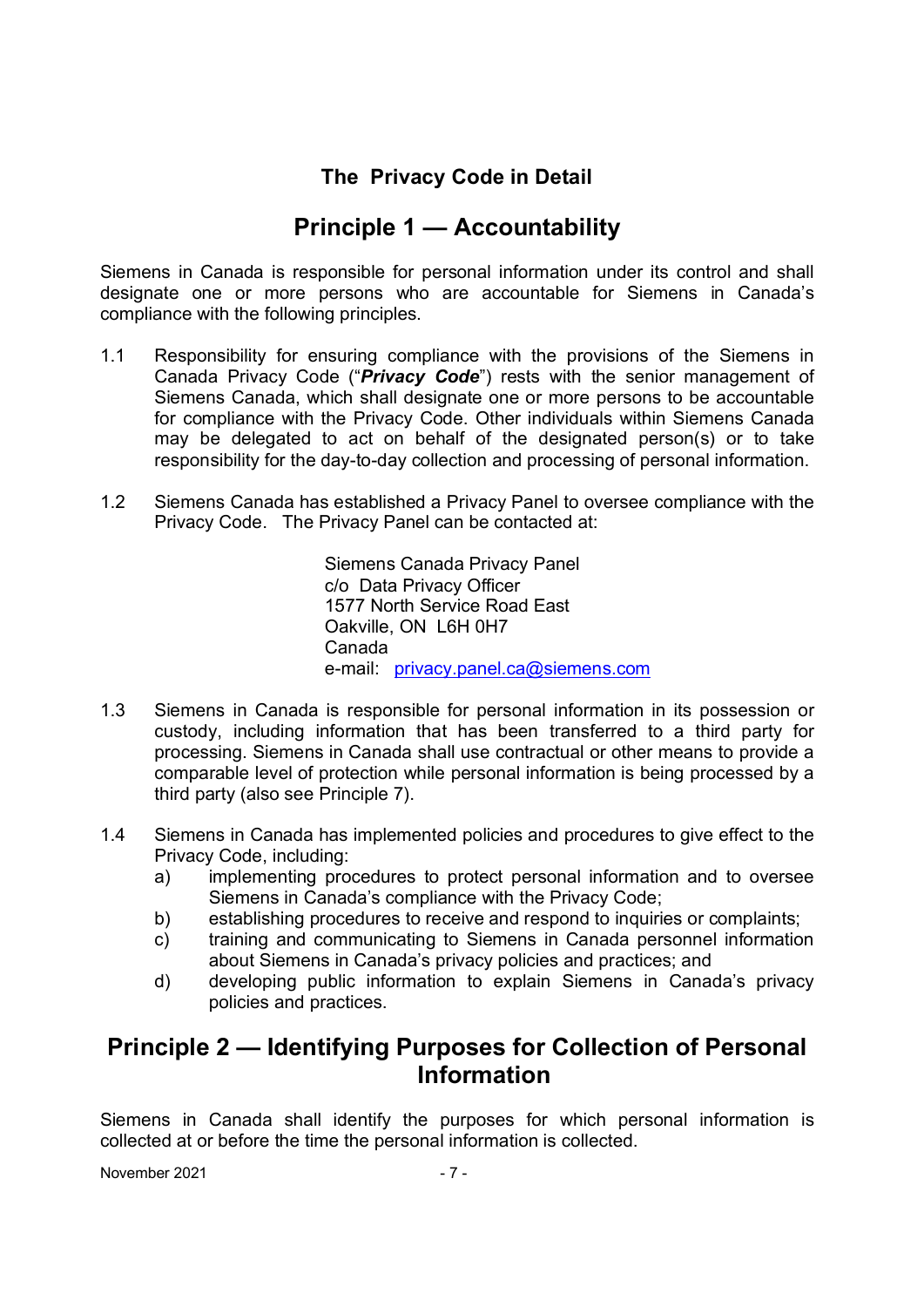- 2.1 Siemens in Canada collects, uses and discloses personal information for the following purposes:
	- a) to consider whether Siemens in Canada or a Siemens Affiliate should establish and/or continue a commercial relationship with customers and suppliers, including to extend credit and to evaluate credit standing, to match credit bureau or credit reporting agency information, to check references and confer with banking institutions;
	- b) to establish and maintain commercial relations with customers, suppliers and Siemens Affiliates and to provide ongoing products and services, administer accounts, make and receive payments, and to fulfil contractual obligations with such customers, suppliers and Siemens Affiliates;
	- c) to understand and respond to customer needs and preferences and provide other customer service assistance, including to communicate with customers, to facilitate warranty service, rebates and returns, and to conduct surveys, contests and promotions;
	- d) to develop, enhance, market, sell or otherwise provide Siemens in Canada products and services, including to conduct research and statistical analysis;
	- e) to develop, enhance, market, sell or provide products and services of third parties, including Siemens Affiliates, with whom Siemens in Canada has a commercial relationship;
	- f) to manage and develop Siemens in Canada's and Siemens Affiliates' business and operations, including personnel and employment matters;
	- g) to hire, identify and manage current, former and prospective Siemens in Canada personnel and to administer payments and benefits;
	- h) to monitor communications to ensure the consistency and quality of the products and services of Siemens in Canada, Siemens Affiliates and other third parties with whom Siemens in Canada has a commercial relationship;
	- i) to detect, investigate and protect Siemens in Canada, Siemens Affiliates and other third parties against error, fraud, theft and other illegal activity, negligence and breaches of contract;
	- j) to perform audits and investigations and implement recommendations in accordance with Siemens in Canada audit and security policies (including the Siemens Charter for Internal Audit and the Siemens Security Charter);
	- k) to engage in and carry out business transactions that may involve the sale or transfer of personal information, including the purchase, sale, lease, merger, amalgamation or any other type of acquisition, disposal, securitization or financing involving Siemens in Canada or Siemens Affiliates;
	- l) as permitted by, and to comply with, any legal or regulatory requirements or provisions; and
	- m) for any other purpose to which an individual consents.
- 2.2 In addition to the other identified purposes in Principles 2.1 and 2.3, Siemens in Canada may collect, use and disclose personal information from or to: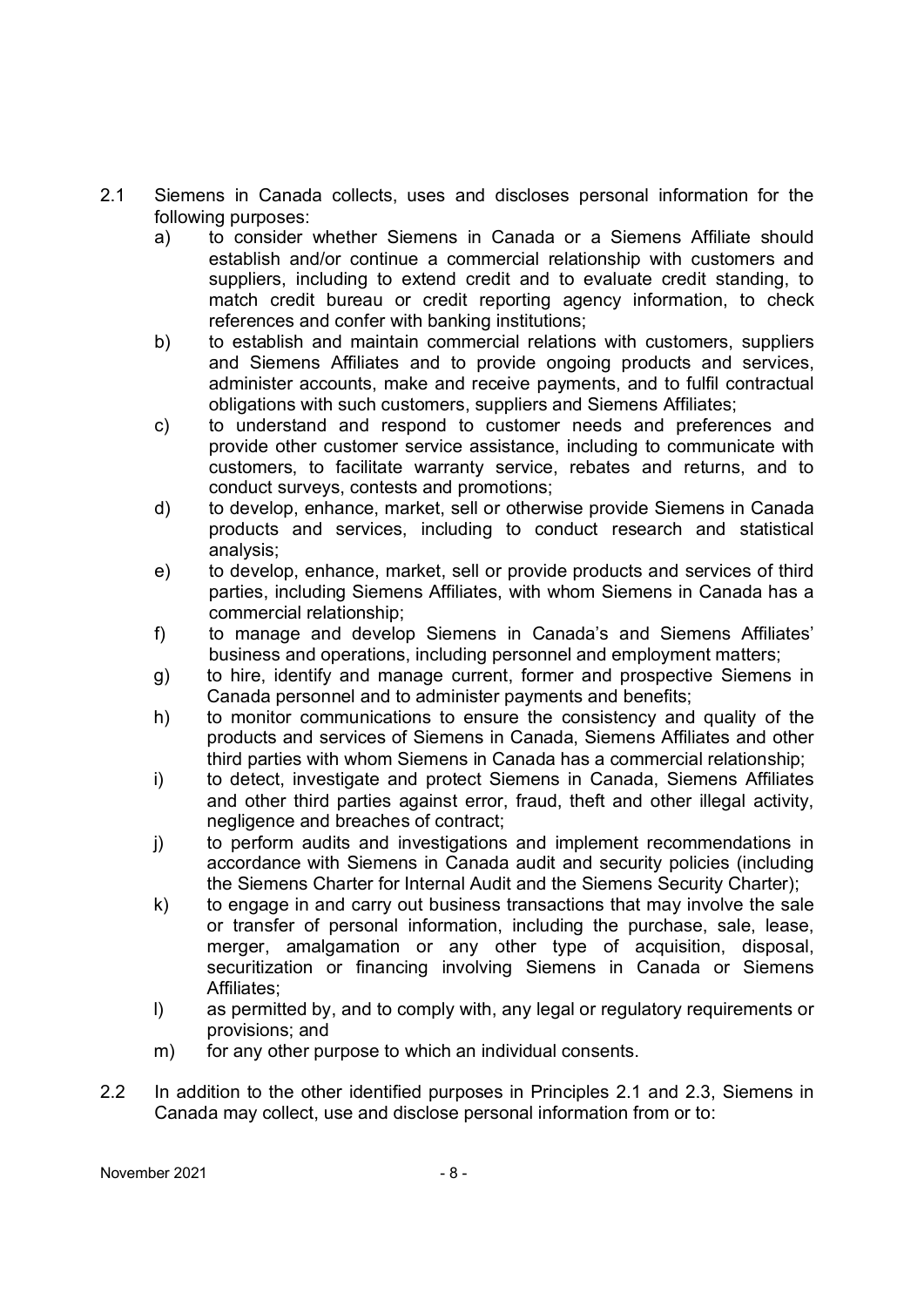- a) a person who in the reasonable judgment of Siemens in Canada is providing or seeking the information as an agent of the subject individual;
- b) an organization or individual retained by Siemens in Canada to perform functions on its behalf, such as marketing, research, data processing, call centre or storage services;
- c) an organization or individual for the development, enhancement, marketing or provision of any of Siemens in Canada's and Siemens Affiliates' products or services;
- d) an organization or individual retained by Siemens in Canada to evaluate an individual's creditworthiness or to collect debts outstanding on an account;
- e) a credit reporting agency;
- e) a financial institution on a confidential basis and solely in connection with the assignment of a right to receive payment, the provision of security or other financing arrangements; or
- f) any third party or parties, where the individual consents to such disclosure or disclosure is required or permitted by law.
- 2.3 In addition to the other identified purposes in Principles 2.1 and 2.2, Siemens in Canada may collect, use and disclose personal information of current and former Siemens in Canada personnel:
	- a) in the course of conducting human resources operations for the purposes of establishing, managing and terminating an employment or consulting relationship, including to administer compensation, taxes and other source deductions, pensions, benefits and rewards programs, corporate travel, corporate credit cards, company vehicles, reimbursements, advances, loans, garnishments, and workplace injury or disability claims;
	- b) to administer pension, insurance and other benefits for dependants and beneficiaries nominated by Siemens in Canada personnel;
	- c) for the purpose of personnel recruitment, including to obtain and provide references regarding prospective, current or former Siemens in Canada personnel and Siemens Affiliates' personnel and to assess and facilitate inter-company and intra-company employment opportunities for Siemens in Canada personnel;
	- d) to administer policies and procedures regarding the training, retention, health and safety, human rights, evaluation and discipline of Siemens in Canada personnel, including to develop and communicate performance reviews and reviews for strategic marketing and planning purposes;
	- e) to administer the physical and technological security of Siemens' facilities and computer systems, and the safety of Siemens' personnel and visitors, through the collection of personal information on security video, passcard access and other security surveillance systems, in accordance with Siemens' policies;
	- f) to administer Siemens' technology, computer systems and websites, including remote access from non-Siemens locations;
	- g) to facilitate inter-company communication and to market and promote the skills and experience of Siemens in Canada personnel, including the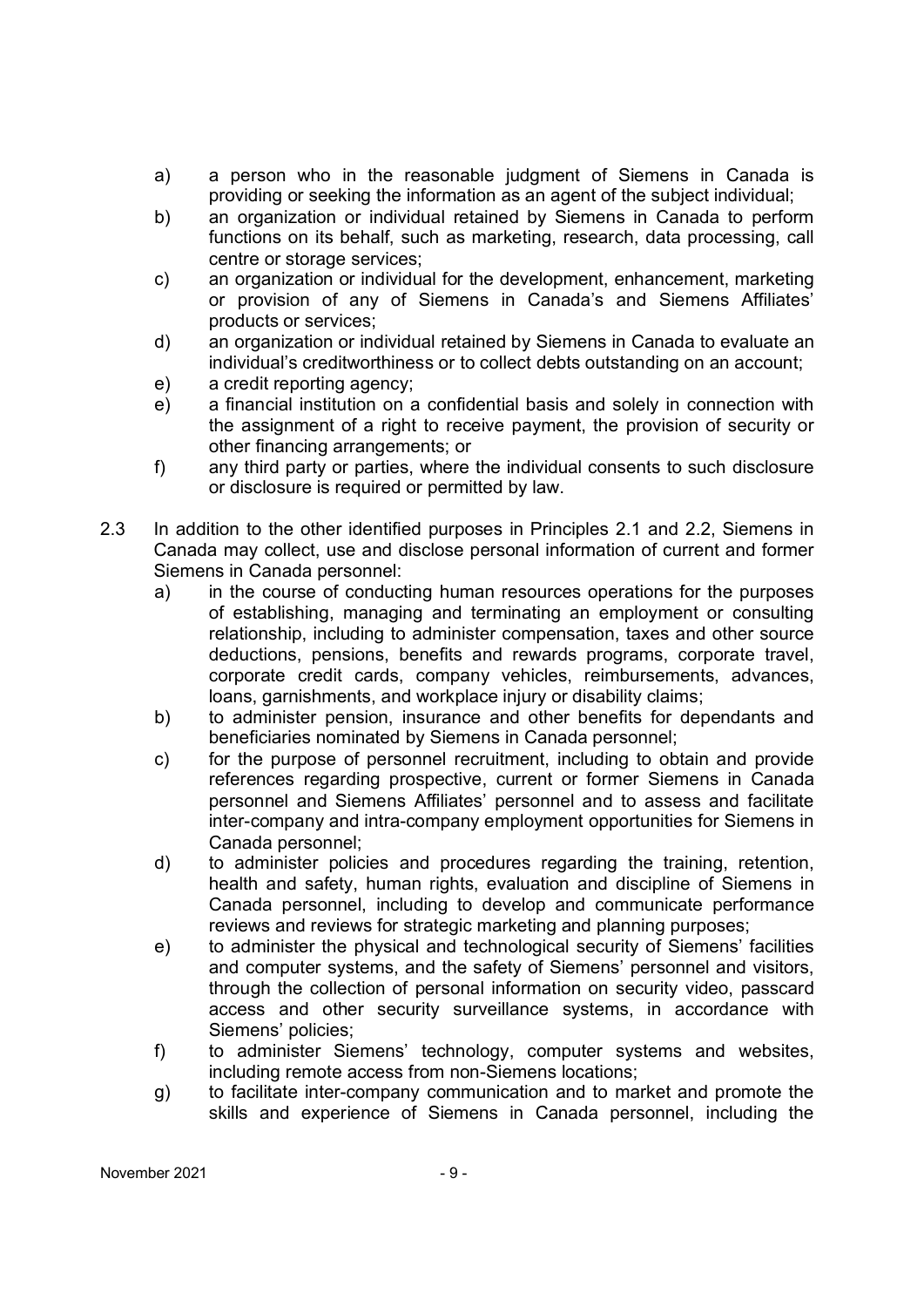display of biographies and other personal information on the Siemens' intranet and websites;

- h) to manage Siemens in Canada's relationships with unions and unionized Siemens in Canada personnel, including for negotiating and administering collective bargaining agreements;
- i) to provide on-site medical care and examinations, as appropriate; and
- j) to promote the social interaction of Siemens in Canada personnel, including to organize events, contests, rebate programs, and celebrate birthdays and holidays.
- 2.4 Siemens in Canada shall specify the identified purposes to the individual at the time personal information is collected. Depending on the way in which the personal information is collected, this can be done orally, electronically or in writing. Upon request, persons collecting personal information should be able to explain these identified purposes or refer the individual to a designated person within Siemens in Canada who shall explain the purposes.
- 2.5 Unless required or permitted by law, Siemens in Canada shall not use or disclose for any new purpose personal information that has been collected without first identifying and documenting the new purpose and obtaining the consent of the subject individual.

# **Principle 3 — Obtaining Consent for Collection, Use or Disclosure of Personal Information**

The knowledge and consent of an individual are required for the collection, use, or disclosure of his or her personal information, except where inappropriate.

- 3.1 Siemens in Canada may **collect** personal information without the knowledge or consent of the individual only if:
	- a) the collection is clearly in the interests of the individual and consent cannot be obtained in a timely way;
	- b) it is reasonable to expect that the collection with the knowledge or consent of the individual would compromise the availability or accuracy of the information and the collection is reasonable for purposes related to investigating a breach of an agreement or a contravention of applicable laws;
	- c) the information is publicly available and is specified by regulation pursuant to the *Personal Information Protection and Electronic Documents Act*; or
	- d) permitted or required by applicable law or regulation.
- 3.2 Siemens in Canada may **use** personal information without the individual's knowledge or consent in the following circumstances:
	- a) in an emergency that threatens the life, health or security of an individual;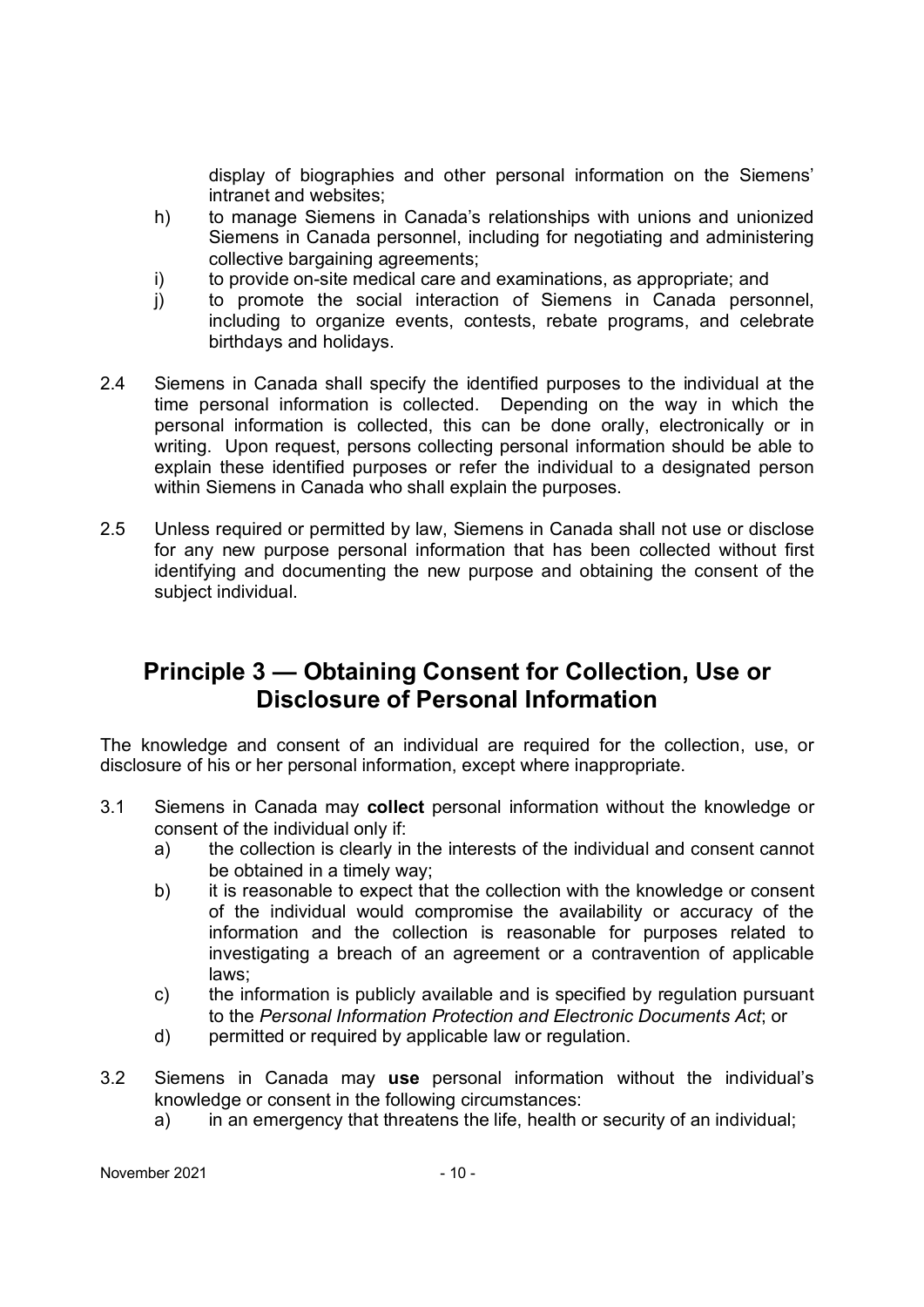- b) if Siemens in Canada becomes aware of personal information that it has reasonable grounds to believe could be useful in the investigation of a contravention of any laws of Canada, a province or a foreign jurisdiction that has been, is being or is about to be committed, and the information is used for the purpose of investigating that contravention;
- c) if it is publicly available and is specified by regulation pursuant to the *Personal Information Protection and Electronic Documents Act*;
- d) if it is clearly in the interests of the individual and consent cannot be obtained in a timely way;
- e) it is reasonable to expect that the use of the information with the knowledge or consent of the individual would compromise the availability or accuracy of the information and the use is reasonable for purposes related to investigating a breach of an agreement or a contravention of applicable laws; or
- f) as permitted or required by applicable law or regulation.
- 3.3 Siemens in Canada may **disclose** personal information without the individual's knowledge or consent only if the disclosure is:
	- a) made to a barrister or solicitor (or in Quebec, an advocate or notary) who is representing Siemens in Canada;
	- b) for the purpose of collecting a debt owed by the individual to Siemens in Canada;
	- c) required to comply with a subpoena or warrant issued or an order made by a court, person or body with jurisdiction to compel the production of information, or to comply with rules of court relating to the production of records;
	- d) made to a government institution that has made a request for the information, identified its lawful authority to obtain the information and indicated that: (i) it suspects that the information relates to national security, the defence of Canada or the conduct of international affairs, (ii) the disclosure is requested for the purpose of enforcing any law of Canada, a province or a foreign jurisdiction, carrying out an investigation or gathering intelligence for the purpose of enforcing any such law; or (iii) the disclosure is requested for the purpose of administering any law of Canada or a province;
	- e) made on the initiative of Siemens in Canada to an investigative body or a government institution and Siemens in Canada: (i) has reasonable grounds to believe that the information relates to a breach of an agreement or a contravention of the laws of Canada, a province or a foreign jurisdiction that has been, is being or is about to be committed, or (ii) suspects that the information relates to national security, the defence of Canada or the conduct of international affairs;
	- f) made to a person who needs the information because of an emergency that threatens the life, health or security of an individual and, if the subject individual is alive, Siemens in Canada informs the individual in writing without delay of the disclosure;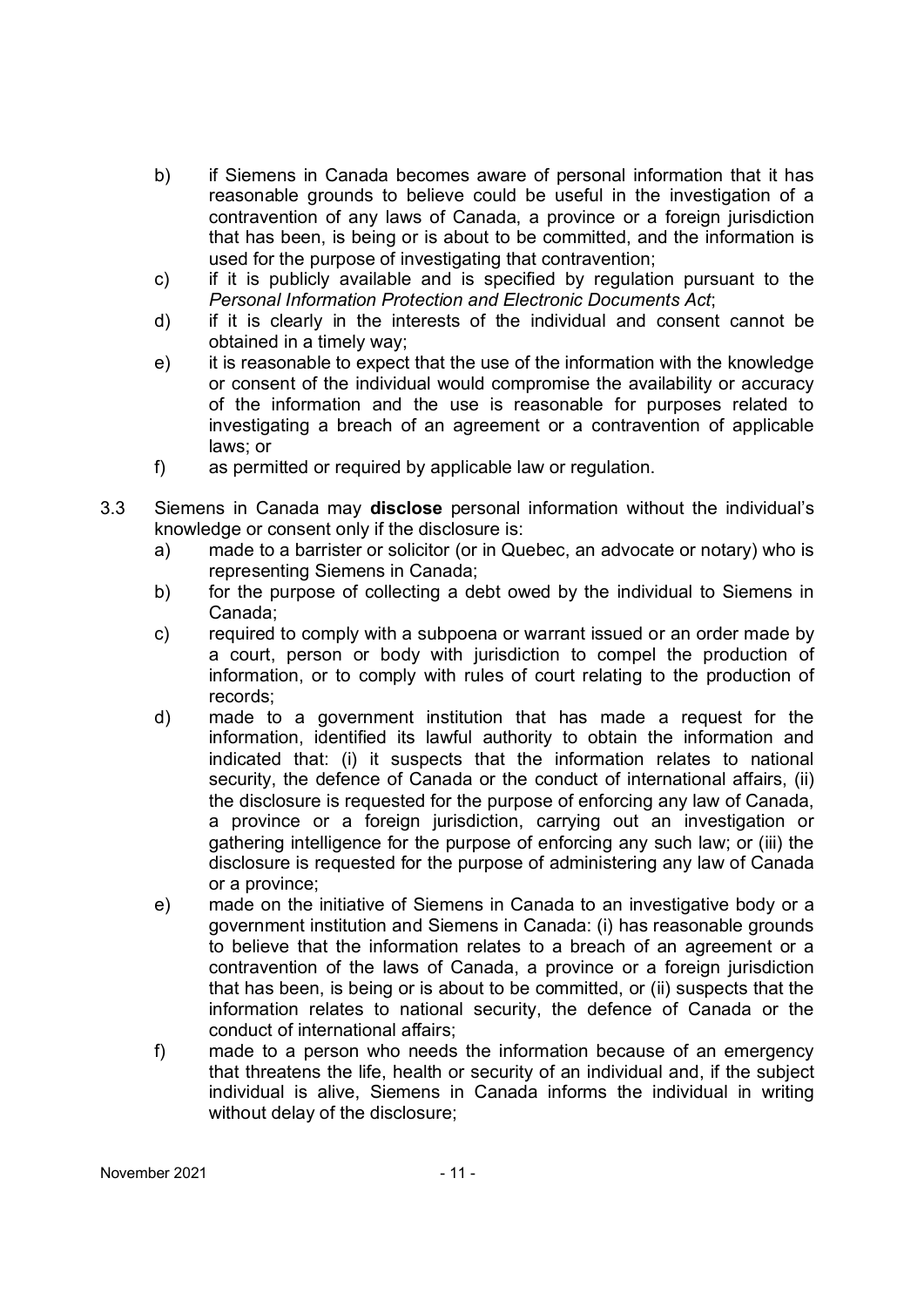- g) made to an institution whose functions include the conservation of records of historical or archival importance, and the disclosure is made for the purpose of such conservation;
- h) made after the earlier of (i) 100 years after the record containing the information was created, and (ii) 20 years after the death of the subject individual;
- i) information that is publicly available and is specified by regulation pursuant to the *Personal Information Protection and Electronic Documents Act*; or
- j) permitted or required by applicable law or regulation.
- 3.4 Generally, Siemens in Canada shall seek consent to use and disclose personal information at the same time it collects the information. However, Siemens in Canada may seek consent to use and disclose personal information after it has been collected, but before it is used or disclosed for a new purpose.
- 3.5 In obtaining consent, Siemens in Canada shall use reasonable efforts to ensure that an individual is advised of the identified purposes for which personal information will be used or disclosed. Purposes shall be stated in a manner that can be reasonably understood.
- 3.6 Siemens in Canada will not, as a condition of the supply of a product or service, require an individual to consent to the collection, use or disclosure of personal information beyond that required to fulfil the identified purposes.
- 3.7 In determining the appropriate form of consent, Siemens in Canada shall take into account the sensitivity of the personal information and the reasonable expectations of a reasonable person. Although some information (for example, medical records and income records) is almost always considered to be sensitive, depending on the context almost any information can be considered sensitive depending on the circumstances.
- 3.8 In general, unless otherwise specified by the subject individual, an individual's acceptance of employment, retainer, payment or benefits as a member of Siemens in Canada personnel, constitutes implied consent for Siemens in Canada to collect, use and disclose personal information for all identified purposes.
- 3.9 In obtaining consent, the reasonable expectations of the individual are also relevant. Consent shall not be obtained through deception.
- 3.10 In obtaining consent from a minor or individual who is seriously ill or mentally incapacitated, reasonable efforts should be made to obtain the consent from the individual's authorized representative (such as a legal guardian or a person having power of attorney).
- 3.11 An individual may withdraw consent at any time, subject to legal or contractual restrictions and reasonable notice. Siemens in Canada shall inform the individual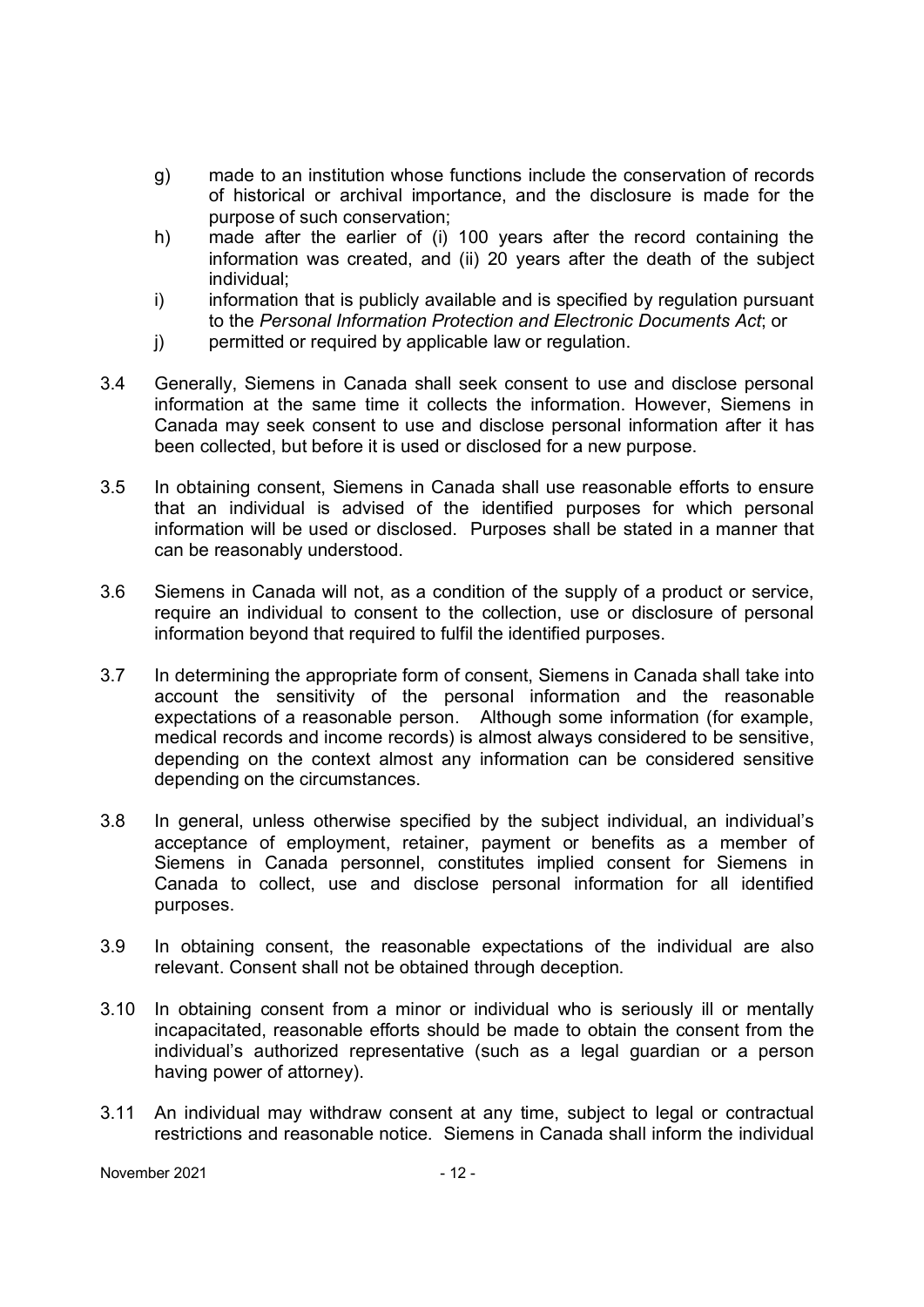of the implications of such withdrawal, such as Siemens in Canada's inability to provide or continue to provide products, services or information that may be of value. Individuals may contact the Privacy Panel for more information regarding the implications of withdrawing consent.

# **Principle 4 — Limiting Collection of Personal Information**

Siemens in Canada shall limit the collection of personal information, both the amount and the type of information, to that which is necessary for the purposes identified by Siemens in Canada. Personal information shall be collected by fair and lawful means, and not by misleading or deceiving individuals about the purpose for which information is being collected.

## **Principle 5 — Limiting Use, Disclosure, and Retention of Personal Information**

Siemens in Canada shall not use or disclose personal information for purposes other than the identified purposes for which it was collected, except with the consent of the individual or as required by law. Siemens in Canada shall retain personal information only as long as necessary to fulfil the identified purposes.

- 5.1 Only Siemens in Canada personnel with a business need to know, or whose duties reasonably so require, are granted access to personal information about customers, Siemens in Canada personnel, and other individuals.
- 5.2 Siemens in Canada shall keep personal information only as long as it remains necessary or relevant for the identified purposes or as required by law. Depending on the circumstances, where personal information has been used to make a decision about an individual, Siemens in Canada shall retain, for a period of time that is reasonably sufficient to allow for access by the individual, either the actual information or the rationale for making the decision. Personal information of Siemens in Canada personnel that has been used to make a decision about an individual shall be retained for a minimum period of one year after termination of employment or retainer with Siemens in Canada, or as otherwise required by law. All other personal information that has been used to make a decision about an individual shall be retained for a minimum period of one year.
- 5.3 Siemens in Canada shall maintain reasonable and systematic controls, schedules and practices for information and records retention and destruction which apply to personal information that is no longer necessary or relevant for the identified purposes or required by law to be retained. Such information shall be destroyed, erased or made anonymous.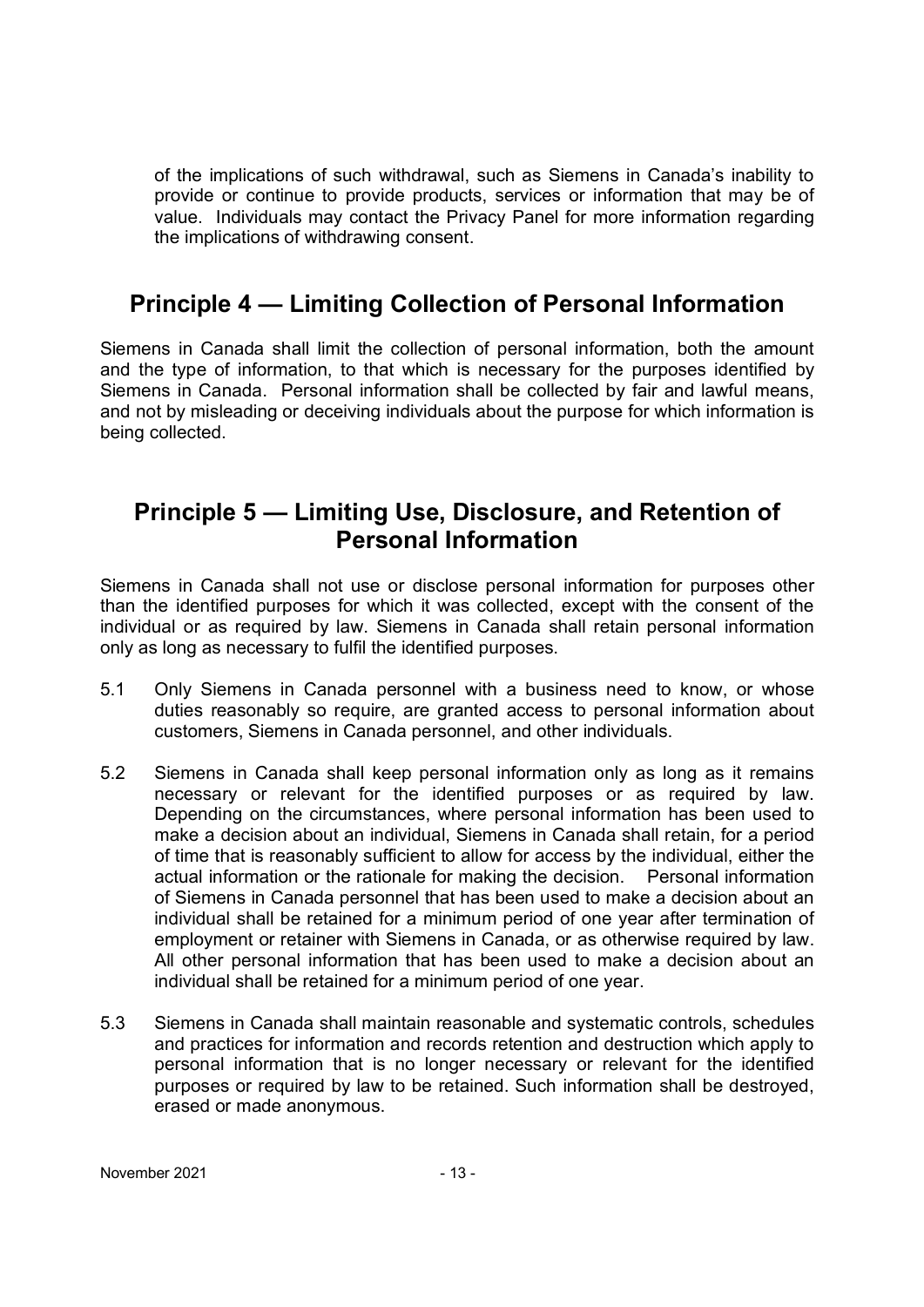# **Principle 6 — Accuracy of Personal Information**

Personal information shall be as accurate, complete and up-to-date as is necessary for the purposes for which it is to be used.

- 6.1 Siemens in Canada shall use reasonable efforts to ensure that personal information used and disclosed by Siemens in Canada is sufficiently accurate, complete, and up-to-date to minimize the possibility that inappropriate information may be used to make a decision about an individual. However, Siemens in Canada generally does not independently verify information collected from third parties or from the subject individuals themselves.
- 6.2 Siemens in Canada shall update personal information about individuals as and when necessary to fulfill the identified purposes or upon notification by the individual. Siemens in Canada will not routinely update personal information, unless such process is necessary to fulfil the identified purposes.

# **Principle 7 — Security Safeguards**

Siemens in Canada shall protect personal information by security safeguards appropriate to the sensitivity of the information.

- 7.1 Siemens in Canada shall use reasonable efforts to protect personal information against loss or theft, as well as unauthorized access, disclosure, copying, use, modification, disposal or destruction, through appropriate security measures. Siemens in Canada shall protect personal information regardless of the format in which it is held.
- 7.2 Siemens in Canada shall protect personal information disclosed to third parties by contractual agreements stipulating the confidentiality of the information and the limited purposes for which it is to be used.
- 7.3 Siemens in Canada shall make Siemens in Canada personnel aware of the importance of maintaining the confidentiality of personal information.

# **Principle 8 — Openness Concerning Policies and Practices**

Siemens in Canada shall make readily available to individuals specific information about its policies and practices relating to the management of personal information. Siemens in Canada shall make information about its privacy policies and practices available on the Siemens Canada website at www.siemens.ca and upon request to the Siemens in Canada Privacy Panel via the contact information provided in Principle 1.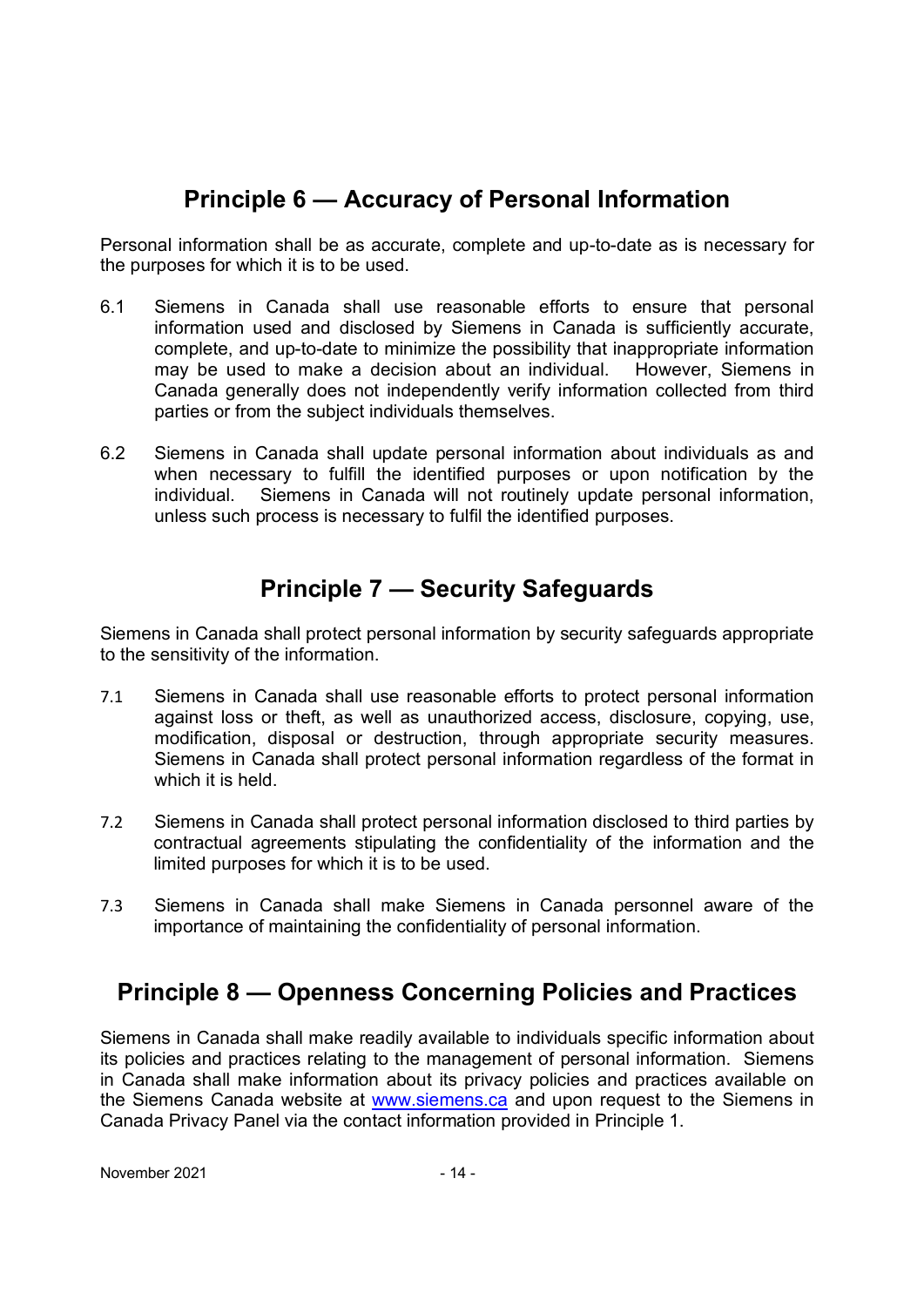# **Principle 9 — Individual Access to Personal Information**

Upon written request from an individual pursuant to Principle 8, Siemens in Canada shall inform the individual of the existence, use, and disclosure of his or her personal information and, subject to certain exceptions, shall give the individual access to that information. An individual shall be able to challenge the accuracy and completeness of the information and have it amended as appropriate.

- 9.1 Upon written request to the Siemens in Canada Privacy Panel, Siemens in Canada shall inform the requesting individual of whether or not Siemens in Canada holds personal information about the individual. Siemens in Canada shall allow the individual access to his or her personal information and shall provide an account of Siemens in Canada's use and disclosure of the requesting individual's personal information, and of third parties to which Siemens in Canada has disclosed such personal information. When it is not possible to provide an actual list of third parties, Siemens in Canada shall provide a list of organizations to which it may have disclosed personal information about the individual.
- 9.2 Any individual can obtain access to their personal information by contacting the Siemens in Canada Privacy Panel. Siemens in Canada will provide assistance in preparing an access request if advised by the requesting individual that he or she requires such assistance.
- 9.3 Siemens in Canada shall not give an individual access to personal information if doing so would likely reveal personal information about a third party and such third party has not consented to such access, or as otherwise permitted or required by law. However, if the information about the third party can be severed from the record containing the personal information about the individual, Siemens in Canada shall sever the information before giving the individual access. This exception does not apply if an individual needs the personal information because an individual's life, health or security is threatened.
- 9.4 Unless an individual needs the personal information because an individual's life, health or security is threatened, Siemens in Canada is not required to give access to personal information if:
	- a) the personal information is protected by solicitor-client privilege;
	- b) to do so would reveal confidential commercial information, and that information is not severable from the record containing any other information for which access is requested;
	- c) to do so could reasonably be expected to threaten the life or security of another individual, and that information is not severable from the record containing any other information for which access is requested;
	- d) it is reasonable to expect that the collection with the knowledge or consent of the individual would compromise the availability or the accuracy of the information and the collection is reasonable for purposes related to investigating a breach of an agreement or a contravention of the laws of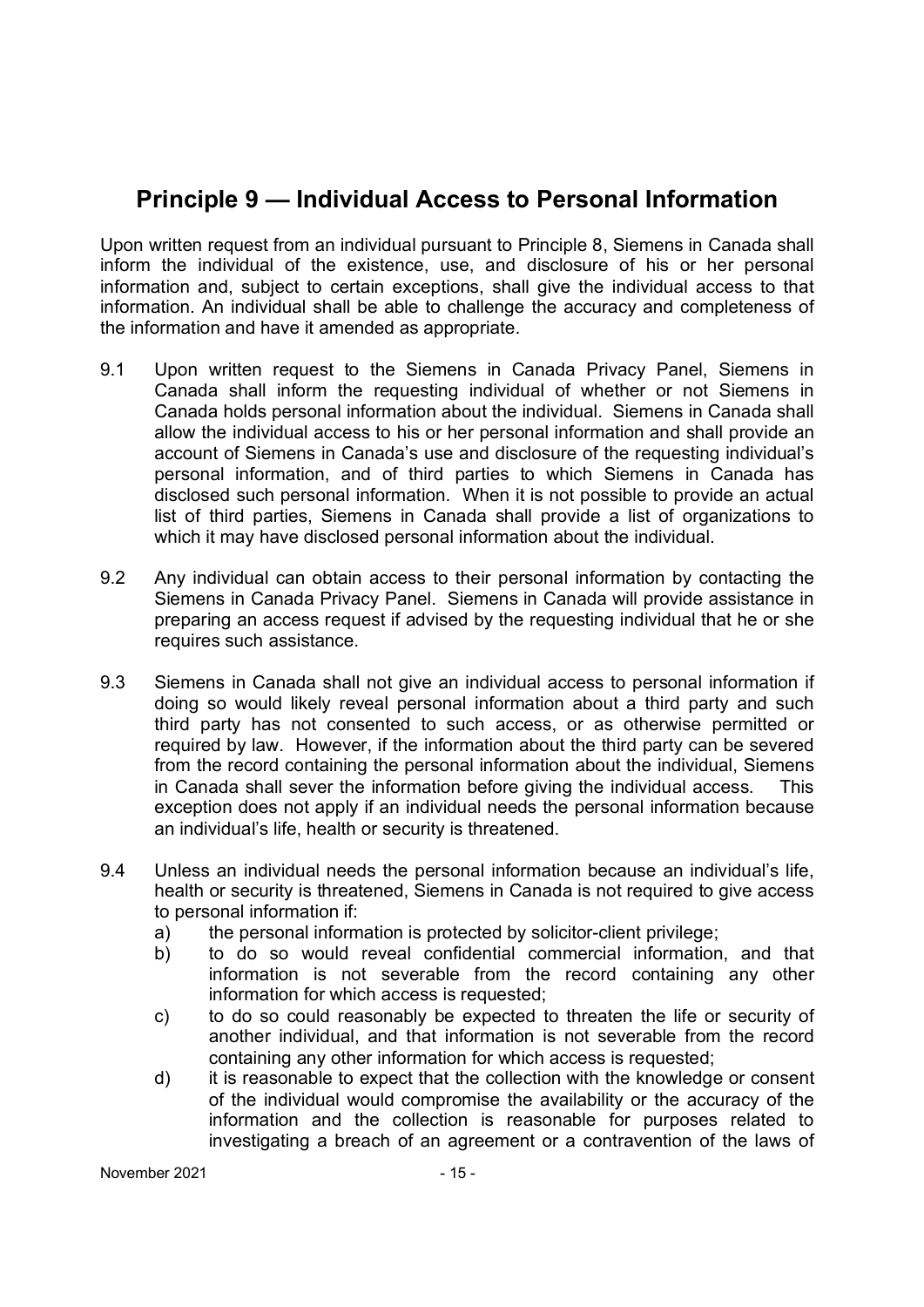Canada or a Province;

- e) the information was generated in the course of a formal dispute resolution process; or
- f) as otherwise required or permitted by applicable law or regulation.
- 9.5 If access is denied, Siemens in Canada shall notify the requesting individual in writing, give reasons for the denial, and inform the individual of the recourses open to him or her.
- 9.6 If access is granted, Siemens in Canada shall afford the requesting individual a reasonable opportunity to review the personal information gathered by Siemens in Canada. Personal information shall be provided in understandable form within a reasonable time, generally within 30 days, and at no or a minimal cost to the individual. Siemens in Canada may extend such 30 day period by up to an additional 30 day period if meeting the time limit would unreasonably interfere with the activities of Siemens in Canada or the time required to undertake any consultations necessary to respond to the request would make the time limit impracticable to meet. The time limit may also be extended for a period that is necessary for the purpose of converting the personal information into an alternative format for individuals with a sensory disability.
- 9.7 In order to safeguard personal information, an individual may be required to provide sufficient identification or other information to permit Siemens in Canada to determine whether it holds personal information and to account for the existence, use and disclosure of personal information. Any such information shall be used only for this purpose.
- 9.8 Siemens in Canada shall promptly correct or complete any personal information that can be successfully demonstrated by the individual to be inaccurate or incomplete. Any unresolved differences as to accuracy or completeness shall be noted in the individual's file. Where appropriate, Siemens in Canada shall transmit to third parties having access to the personal information in question any amended information or the existence of any unresolved differences.

# **Principle 10 — Challenging Compliance**

An individual shall be able to address a challenge concerning compliance with this Privacy Code to the Siemens in Canada Privacy Panel.

- 10.1 Siemens in Canada shall maintain procedures for receiving and responding to inquiries or complaints from individuals about Siemens in Canada's handling of personal information.
- 10.2 Siemens in Canada shall inform individuals who make inquiries or lodge complaints about the existence of these complaint procedures.

November 2021 - 16 -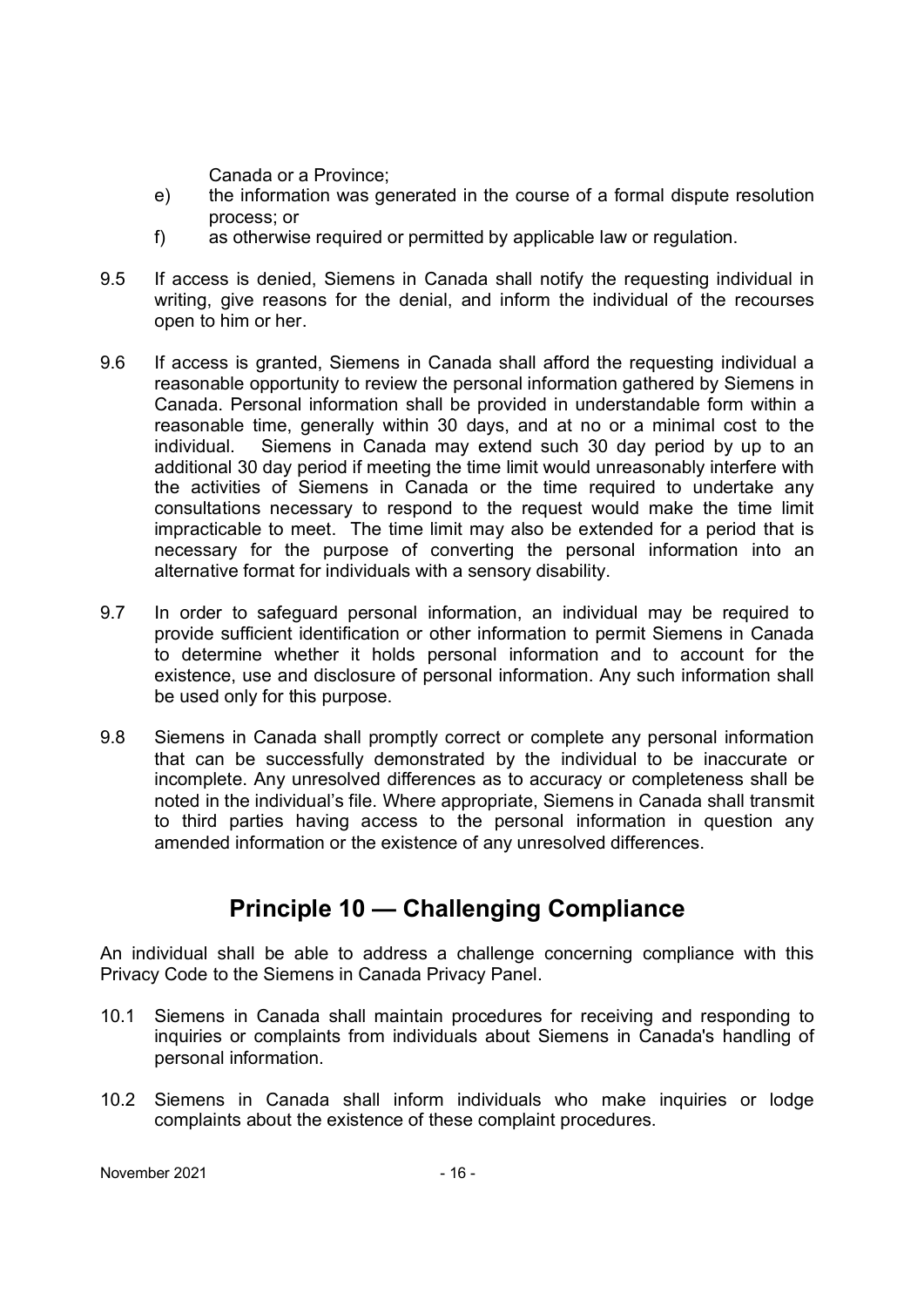- 10.3 Siemens in Canada's Privacy Panel may seek internal and external advice where appropriate before providing a final response to individual complaints.
- 10.4 Siemens in Canada shall investigate all complaints concerning compliance with the Siemens in Canada Privacy Code. If a complaint is found to be justified, Siemens in Canada shall take appropriate measures to resolve the complaint including, if necessary, amending its policies and procedures. An individual shall be informed of the outcome of the investigation regarding his or her complaint.

## **Privacy and our Websites**

**Cookies -** When you access the Siemens in Canada websites, we may use a browser feature called a 'cookie' to collect information that is not personally identifiable (such as the type of Internet browser and operating system you use, the domain name of the website from which you came, number of visits, average time spent on our website, and pages viewed). A cookie is a small text file containing a unique identification number that identifies your browser, but not you, to our computers each time you visit one of our websites that uses cookies. In addition to the identified purposes described in our Privacy Code, we may use this website information and share it with our affiliates and other organizations with whom we have a commercial relationship to measure the use of our websites and to improve the functionality and content of the websites. If you wish, you can reset your browser either to notify you when you have received a cookie or refuse to accept cookies. However, if you refuse to accept cookies, you may not be able to use some of the features available on our websites.

**Online Communications** – In order to provide you with a product, service or information, you may voluntarily submit personal information to us for purposes such as registration, queries and correspondence, making a purchase, obtaining a quote or other information, and participating in contests and surveys. If you are known to Siemens in Canada as a registered user of an online service, we may combine and store personal information about your use of our websites and the online information you have provided with certain other online and offline information we may have collected.

**E-Mail Communications -** Occasionally, we may send you e-mail communications with information that may be useful to you, including information about the products and services of Siemens in Canada, its affiliates and other third parties with whom we have a commercial relationship. We will include instructions on how to unsubscribe and inform us of your preferences if you decide you do not want to receive any future marketing or promotional e-mails from Siemens in Canada. However, if you are a customer, supplier or otherwise have a commercial relationship with Siemens in Canada, to ensure that you receive important information, you agree that we may send you non-marketing related information when necessary.

**Children** – Our websites are not, and are not intended to be, used by children nor are they used to knowingly collect information from or market to children. Siemens in

November 2021 - 17 -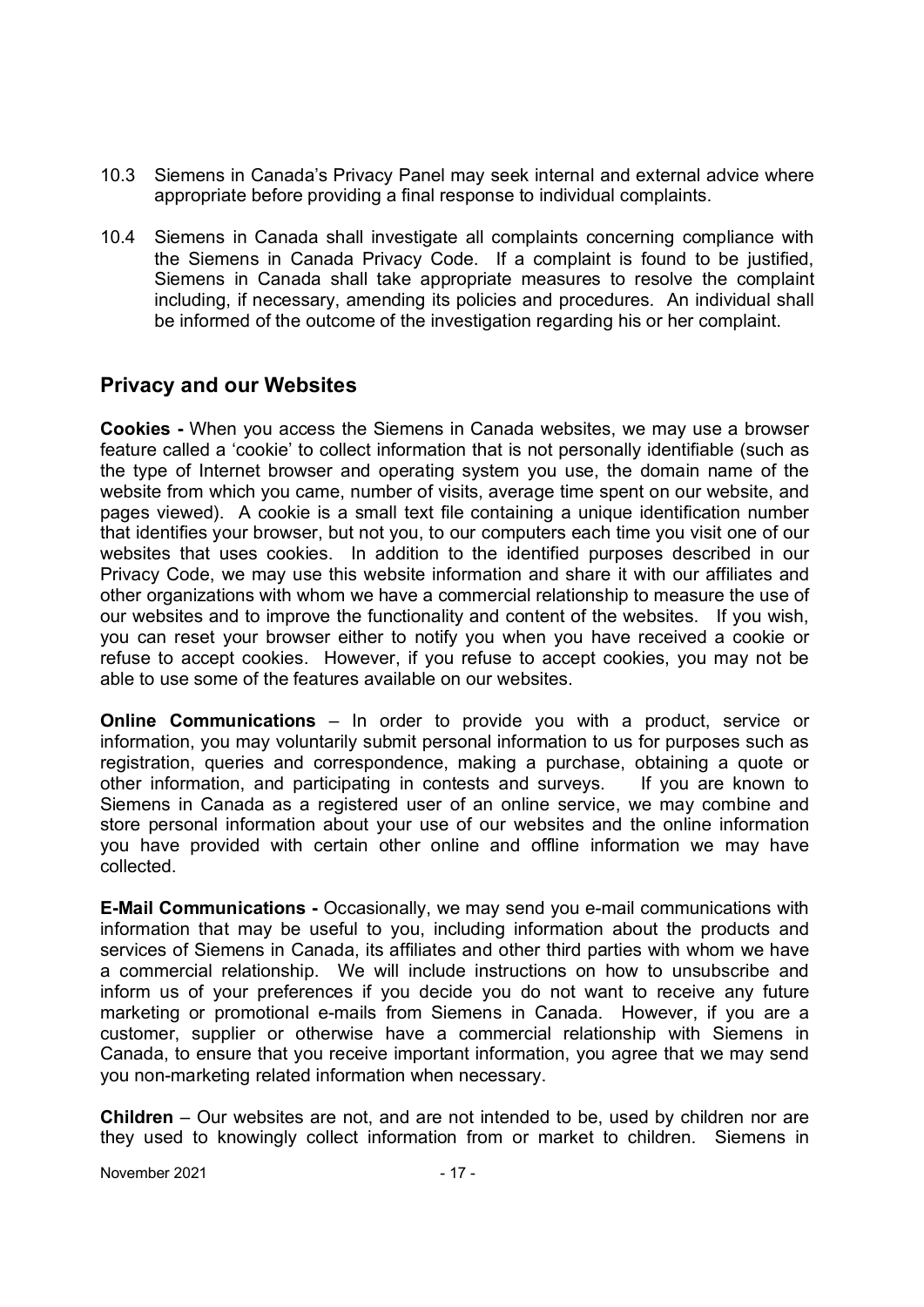Canada encourages all parents and guardians to instruct children in the safe and responsible use of their personal information while using the Internet.

**Links -** Our websites may contain links to other websites which are provided to you as a convenience only. You are advised that other third party websites may have different privacy practices than Siemens in Canada, and Siemens in Canada has no responsibility for such third party websites. If you link to or otherwise visit any other site, please review the privacy policies posted at that site.

## **Changes to the Privacy Code**

Siemens in Canada reserves the right to modify or supplement this Privacy Code at any time. If we make any material change to this Privacy Code, we will post such changes on our website and will be available upon request to the Siemens in Canada Privacy Panel. However, Siemens in Canada will seek an individual's consent if it seeks to collect, use or disclose his or her personal information for purposes other than those to which the individual has consented unless otherwise required or permitted by law.

## **Further Information**

For more information on Siemens in Canada's privacy practices, please visit our website at www.siemens.ca or contact the Siemens in Canada Privacy Panel at

> Siemens Canada Privacy Panel c/o Data Privacy Officer 1577 North Service Road East Oakville, ON L6H 0H7 Canada

email: privacy.panel.ca@siemens.com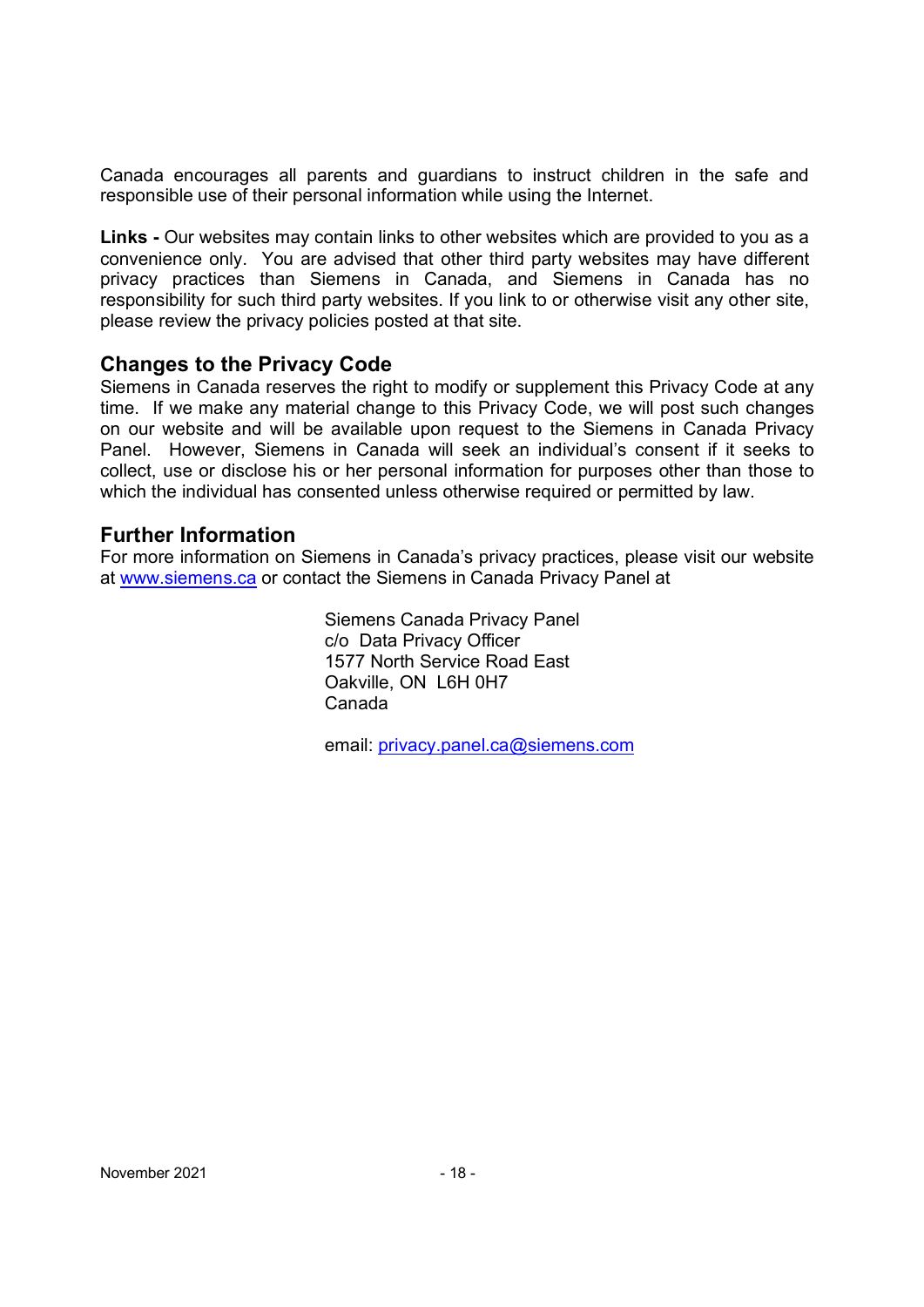# **SIEMENS**

## **Siemens au Canada limitée et l`ensemble de ses sociétés affiliées au Canada « Siemens au Canada »Siemens au Canada**

## **CODE DE PROTECTION DE LA CONFIDENTIALITÉ**

## **Introduction**

Siemens au Canada engage à assurer l'exactitude, la sécurité et la confidentialité des renseignements personnels. Le présent code de protection de la confidentialité de Siemens au Canada constitue un énoncé officiel des principes et des lignes directrices concernant les exigences minimales pour la protection des renseignements personnels de nos clients, de notre personnel, de nos fournisseurs de services et d'autres particuliers. Le code de protection de la confidentialité de Siemens au Canada vise à adopter des pratiques responsables et transparentes dans la gestion des renseignements personnels, et ce, en conformité avec la législation applicable. Le présent code de protection de la confidentialité est intégré à la politique d'entreprise officielle de Siemens au Canada et en fait partie intégrante. Veuillez noter que les renseignements personnels que vous nous avez fournis peuvent être utilisés au Canada et à l'étranger et que des organismes d'application de la loi et des agences de sécurité nationale étrangères peuvent y accéder.

## **Définitions**

**« client » —** Un particulier a) qui utilise ou applique les produits ou services de Siemens au Canada ou contacte Siemens au Canada en vue d'utiliser les produits ou services de Siemens au Canada ou encore est sollicité par Siemens au Canada en vue d'utiliser les produits ou services de Siemens au Canada; ou b) qui entretient une correspondance avec Siemens au Canada; ou c) qui participe à un concours, soumet un sondage ou prend part à toute autre activité promotionnelle parrainée par Siemens au Canada.

**« collecte » —** La collecte, l'acquisition, l'enregistrement ou l'obtention de renseignements personnels provenant de quelque source que ce soit, notamment de tiers, par quelque moyen que ce soit.

**« communication » —** La communication de renseignements personnels à un tiers.

**« consentement » —** L'acquiescement volontaire à la collecte, à l'utilisation et à la communication de renseignements personnels. Le consentement peut prendre la forme d'un consentement exprès ou implicite et peut être accordé directement par le particulier, par son tuteur ou par une personne détenant une procuration au nom du particulier. Le consentement exprès peut être accordé verbalement, par voie électronique ou par écrit mais il est toujours non équivoque et ne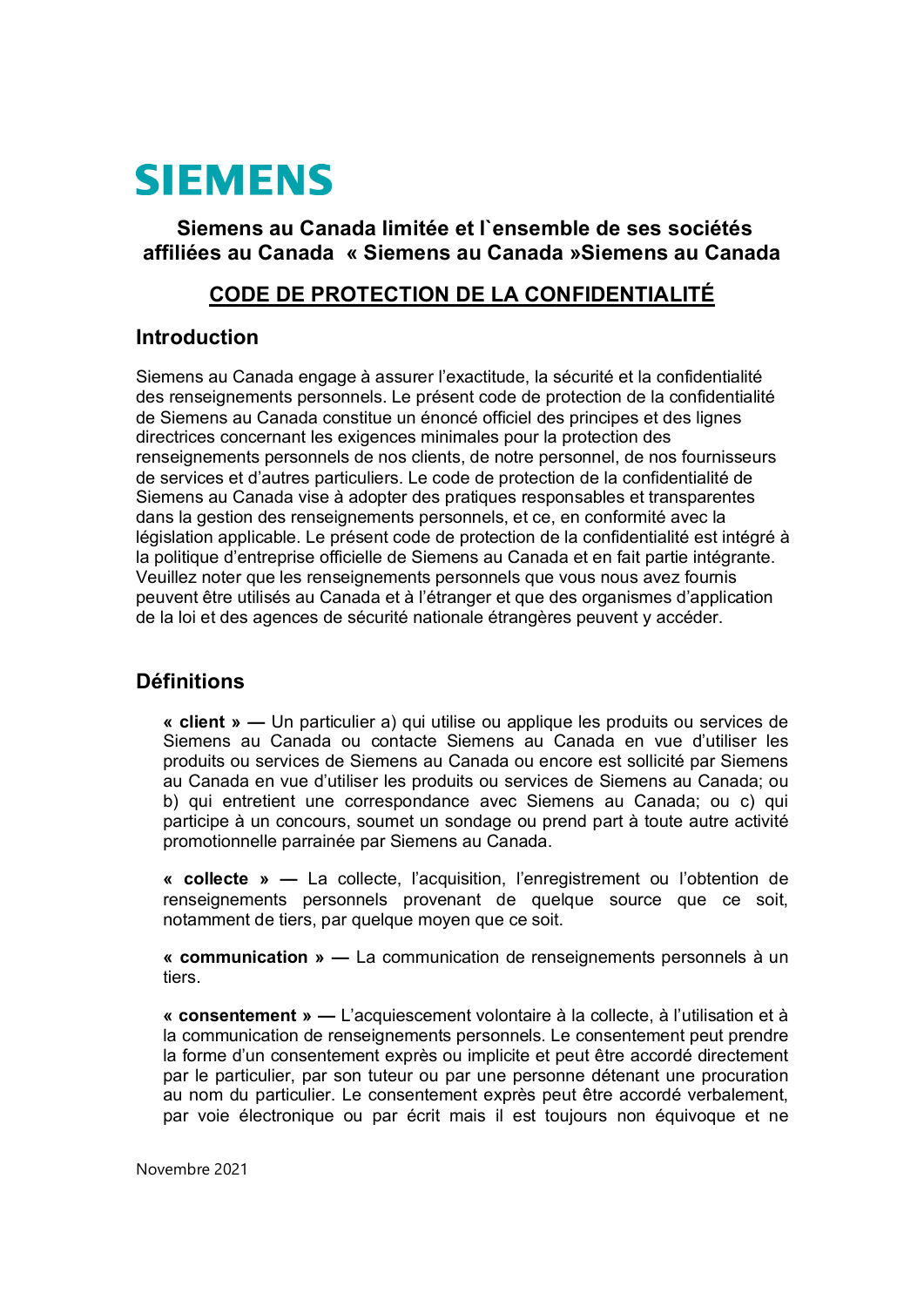requiert aucune inférence de la part de Siemens au Canada. Le consentement implicite est un consentement que l'on peut déduire raisonnablement de l'action ou de l'inaction d'un particulier.

**« fins déterminées » —** S'entend des fins déterminées aux alinéas 2.1, 2.2 et 2.3 du Principe 2.

**« mandataire » —** Un représentant ou fournisseur de services autorisé par Siemens au Canada à agir pour le compte de celle-ci.

**« membre du groupe de Siemens » —** S'entend de la société mère, des filiales et des sociétés membres du groupe de Siemens Ag qui peuvent exister de temps à autre.

**« particulier » —** Une personne physique.

**« personnel de Siemens au Canada » —** Un employé actif ou inactif, un employé à la retraite ou pensionné de Siemens au Canada et tout particulier entrepreneur, conseiller ou fournisseur de services dont les services ont été retenus par Siemens au Canada.

**« renseignements personnels » —** Les renseignements concernant un particulier identifiable de quelque forme que ce soit, y compris les renseignements factuels ou subjectifs. Les renseignements personnels ne comprennent pas les renseignements d'ordre général qui ne permettent pas d'identifier le particulier. Pour plus de clarté, les renseignements personnels comprennent les renseignements médicaux personnels.

- Lorsqu'il s'agit d'un **client**, ces renseignements comprennent notamment l'information sur la solvabilité, le dossier de facturation, le service et l'équipement ainsi que toute plainte enregistrée.
- Lorsqu'il s'agit du **personnel de Siemens au Canada**, ces renseignements comprennent notamment des renseignements se trouvant dans les formulaires de demande d'emploi, les dossiers d'employés, les évaluations du rendement, les dossiers médicaux, et les renseignements sur les avantages sociaux.

**Remarque** : Les coordonnées professionnelles généralement trouvées sur une carte de visite, telles que le nom, le titre, l'adresse courriel professionnelle, l'adresse du bureau professionnel ou les numéros de téléphone ou de télécopieur professionnels peuvent être considérées comme des renseignements personnels dans certaines juridictions. Cependant, si elles sont utilisées dans le but de communiquer avec des personnes en ce qui concerne leur emploi, leur entreprise ou leur profession, elles ne bénéficient pas des mêmes protections que d'autres renseignements personnels.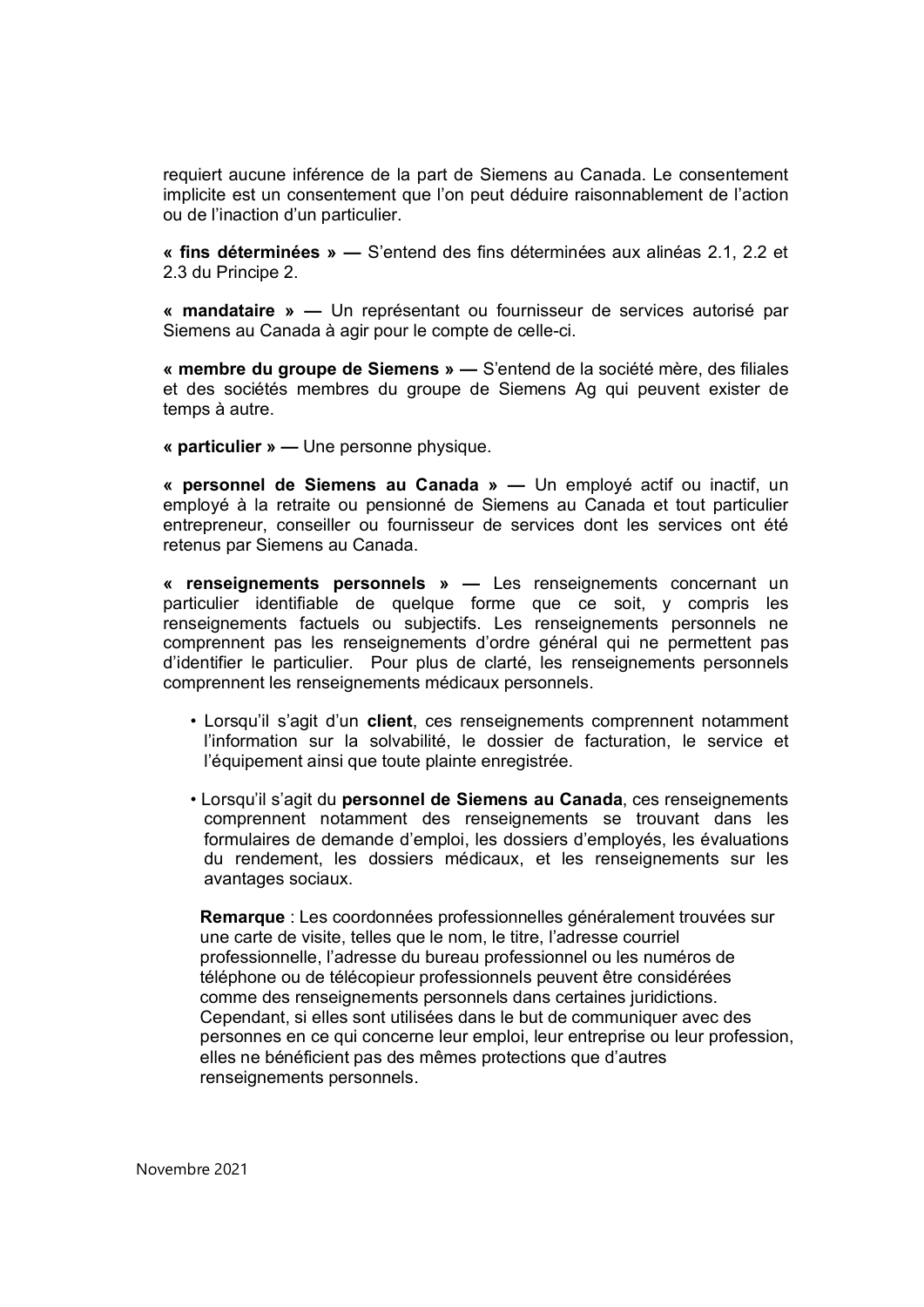**« Siemens Canada » —** Siemens Canada limitée et ses unités fonctionnelles qui peuvent exister de temps à autre, ainsi que le personnel de Siemens et les mandataires agissant pour le compte de Siemens Canada. Siemens Canada ne comprend pas les revendeurs et distributeurs des produits et services de Siemens Canada.

**Comité de protection de la confidentialité de Siemens Canada -** Personne (ou personnes) nommée par Siemens Canada.

#### **« Siemens au Canada » Siemens au Canada comprend ce qui suit :**

- (1) Siemens Canada limitée
- (2) Siemens Services financiers ltée
- (3) Siemens Mobilité limitée
- (4) Siemens Logiciels (Industrie) ULC
- (5) Siemens Conception Electronique Automatisee ULC
- (6) Bytemark Canada Inc.
- (7) Siemens Logistics ltée

et ses unités fonctionnelles qui peuvent exister de temps à autre, ainsi que le personnel de Siemens au Canada et les mandataires agissant pour le compte de Siemens au Canada. Siemens au Canada ne comprend pas les revendeurs et distributeurs des produits et services de Siemens au Canada.

**«comité de protection de la confidentialité de Siemens au Canada» -** Le comité de protection de la confidentialité de Siemens Canada.

**« tiers » —** Un particulier (autre que le particulier concerné ou son mandataire respectif) ou un organisme (autre que Siemens au Canada). **« utilisation » —** Le traitement, l'acheminement et la gestion des renseignements personnels au sein de Siemens au Canada.

## **Portée et application**

Les dix principes qui constituent la base du « Code de protection de la confidentialité » sont interdépendants et Siemens au Canada observe les dix principes de façon globale. Chaque principe doit être lu conjointement avec le commentaire qui l'accompagne. Dans la mesure permise par la loi fédérale canadienne intitulée *Loi sur la protection des renseignements personnels et les documents électroniques*, le commentaire dans le code de protection de la confidentialité a été élaboré afin de correspondre à la problématique propre à Siemens au Canada en matière de renseignements personnels.

La portée et l'application du code de protection de la confidentialité sont les suivantes :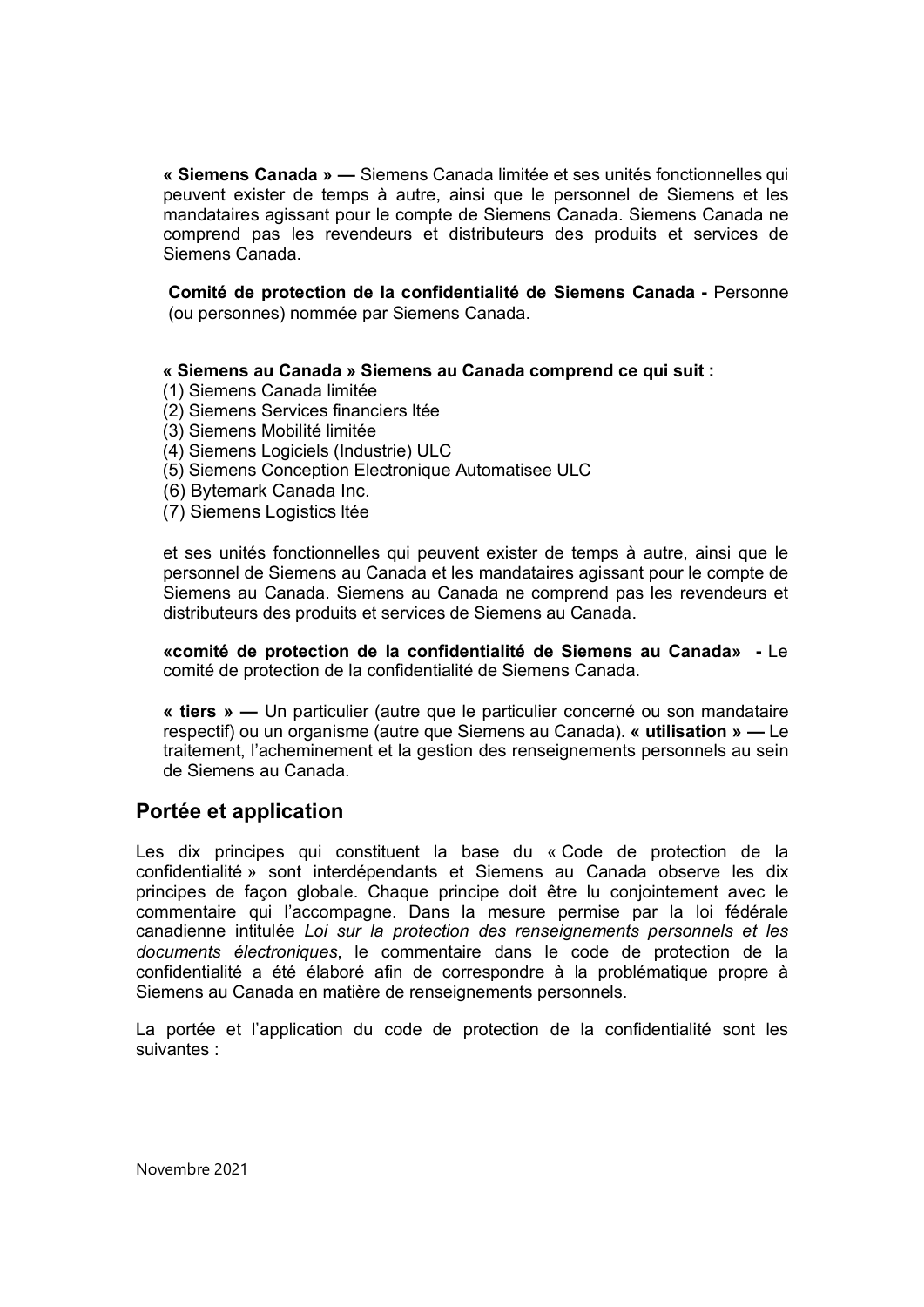- Le code de protection de la confidentialité vise les renseignements personnels portant sur les particuliers, lesquels renseignements sont collectés, utilisés ou divulgués par Siemens au Canada.
- Le code de protection de la confidentialité vise la gestion des renseignements personnels dont Siemens au Canada a le contrôle.
- Le code de protection de la confidentialité n'impose aucune limite quant à la collecte, l'utilisation ou la communication des renseignements suivants de la part de Siemens au Canada :
	- a) le nom d'un particulier, son titre, son adresse professionnelle, ses numéros de téléphone ou de télécopieur professionnels lorsque ceux-ci sont répertoriés dans un annuaire public, professionnel ou commercial ou encore sont disponibles par l'entremise de l'assistance annuaire; et
	- b) les autres renseignements disponibles pour le public et précisés par règlement en vertu de la *Loi sur la protection des renseignements personnels et les documents électroniques*.
- Le code de protection de la confidentialité ne vise pas les renseignements sur des sociétés et d'autres organismes dans la mesure où ces renseignements ne portent pas sur des particuliers identifiables; cependant, ces renseignements peuvent être protégés par d'autres politiques et pratiques de Siemens au Canada et aux termes d'ententes contractuelles.
- Le code de protection de la confidentialité ne vise pas la collecte, l'utilisation ou la communication de renseignements personnels par Siemens au Canada lorsque cette collecte, cette utilisation ou cette communication est requise ou autorisée par la loi.
- L'application du code de protection de la confidentialité est assujettie aux dispositions applicables de la *Loi sur la protection des renseignements personnels et les documents électroniques* et des règlements pris en application de cette loi, du, et de toute autre loi provinciale applicable pouvant être promulgué et modifiée se temps à autre, ainsi que de l'ordonnance d'un tribunal ou de toute autre autorité légitime.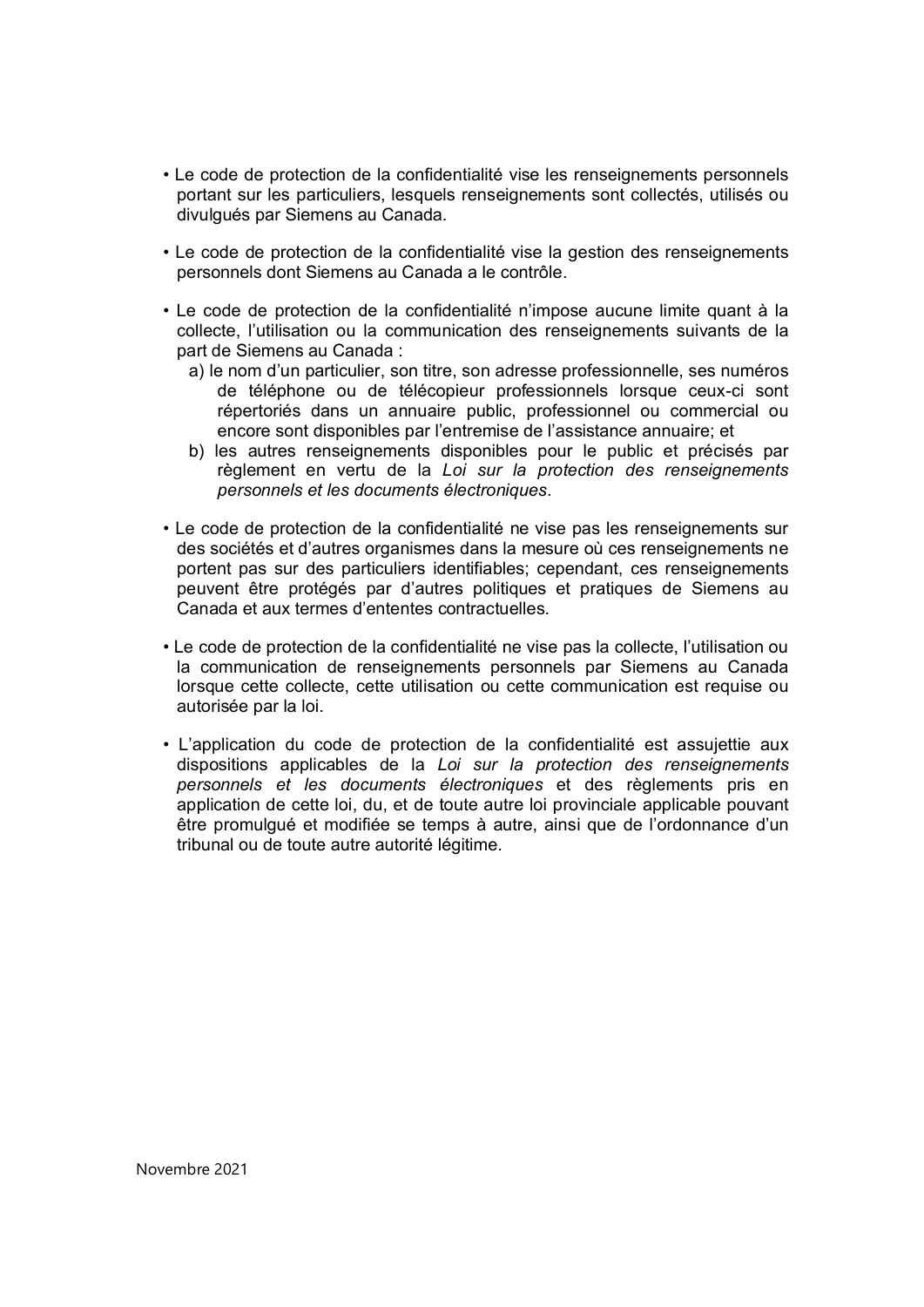## **Sommaire des principes**

#### **Principe 1 - Responsabilité**

Siemens au Canada est responsable des renseignements personnels dont elle a la gestion et doit désigner une ou plusieurs personnes qui s'assurent du respect par Siemens au Canada des principes qui suivent.

#### **Principe 2 -– Détermination des fins de la collecte de renseignements personnels**

Siemens au Canada détermine les fins auxquelles des renseignements personnels sont recueillis avant la collecte ou au moment de celle-ci.

#### **Principe 3 - Obtention du consentement à l'égard de la collecte, de l'utilisation ou de la communication de renseignements personnels**

Le particulier doit être informé de toute collecte, utilisation ou communication de renseignements personnels qui le concernent et y consentir, à moins qu'il ne soit pas approprié de le faire.

#### **Principe 4 -– Limitation de la collecte de renseignements personnels**

Siemens au Canada ne recueille que les renseignements personnels, tant pour ce qui est de la quantité que du type de renseignements, nécessaires aux fins déterminées par Siemens au Canada. Les renseignements personnels doivent être collectés de façon honnête et licite sans tromper les particuliers ou les induire en erreur quant aux fins auxquelles les renseignements sont recueillis.

#### **Principe 5 -– Limitation de l'utilisation, de la communication et de la conservation de renseignements personnels**

Siemens au Canada n'utilise ni ne communique les renseignements personnels à des fins autres que les fins déterminées pour lesquelles ils ont été recueillis, à moins que le particulier n'y consente ou que la loi ne l'exige. Siemens au Canada ne conserve les renseignements personnels qu'aussi longtemps que nécessaire pour la réalisation des fins déterminées.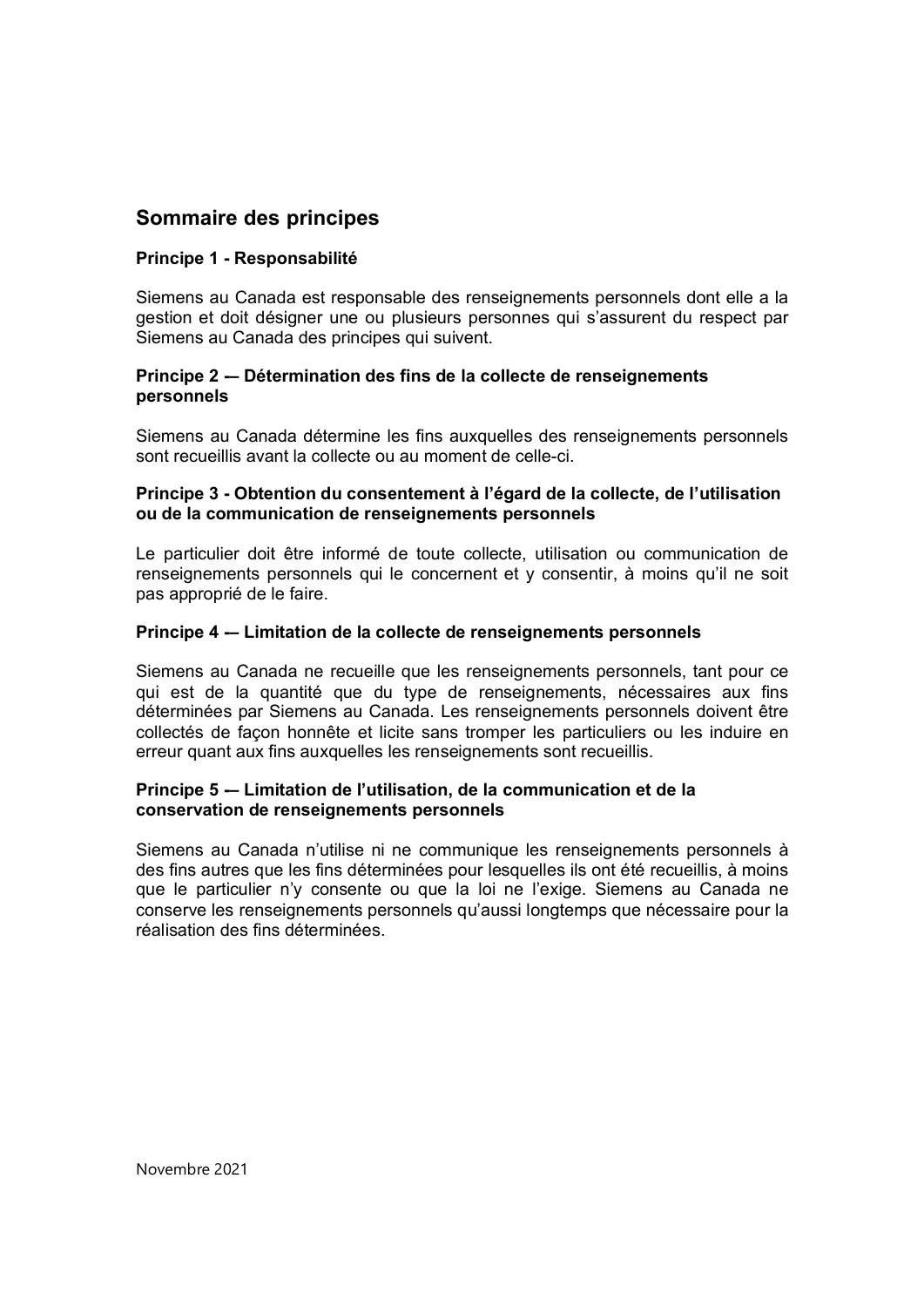#### **Principe 6 - Exactitude des renseignements personnels**

Les renseignements personnels doivent être aussi exacts, complets et à jour que l'exigent les fins auxquelles ils sont destinés.

#### **Principe 7 - Mesures de sécurité**

Siemens au Canada protège les renseignements personnels au moyen de mesures de sécurité correspondant à leur degré de sensibilité.

#### **Principe 8 - Transparence concernant les politiques et pratiques**

Siemens au Canada met à la disposition des particuliers des renseignements précis concernant ses politiques et pratiques en matière de gestion des renseignements personnels. Siemens au Canada fournit des renseignements sur ses politiques et pratiques en matière de protection de la confidentialité sur son site Web à l'adresse www.siemens.ca et sur demande au comité de protection de la confidentialité de Siemens au Canada à l'aide des coordonnées fournies à la rubrique des commentaires du Principe 1.

#### **Principe 9 - Accès des particuliers aux renseignements personnels**

Sur demande écrite d'un particulier conformément au Principe 8, Siemens au Canada informe celui-ci de l'existence, de l'utilisation et de la communication de renseignements personnels le concernant et, sous réserve de certaines exceptions, lui permet de les consulter. Un particulier peut contester l'exactitude et l'intégralité des renseignements le concernant et y faire apporter les corrections appropriées.

#### **Principe 10 -– Possibilité de porter plainte à l'égard du non-respect des principes**

Tout particulier peut se plaindre du non-respect du présent code de protection de la confidentialité en communiquant avec le comité de protection de la confidentialité de Siemens au Canada.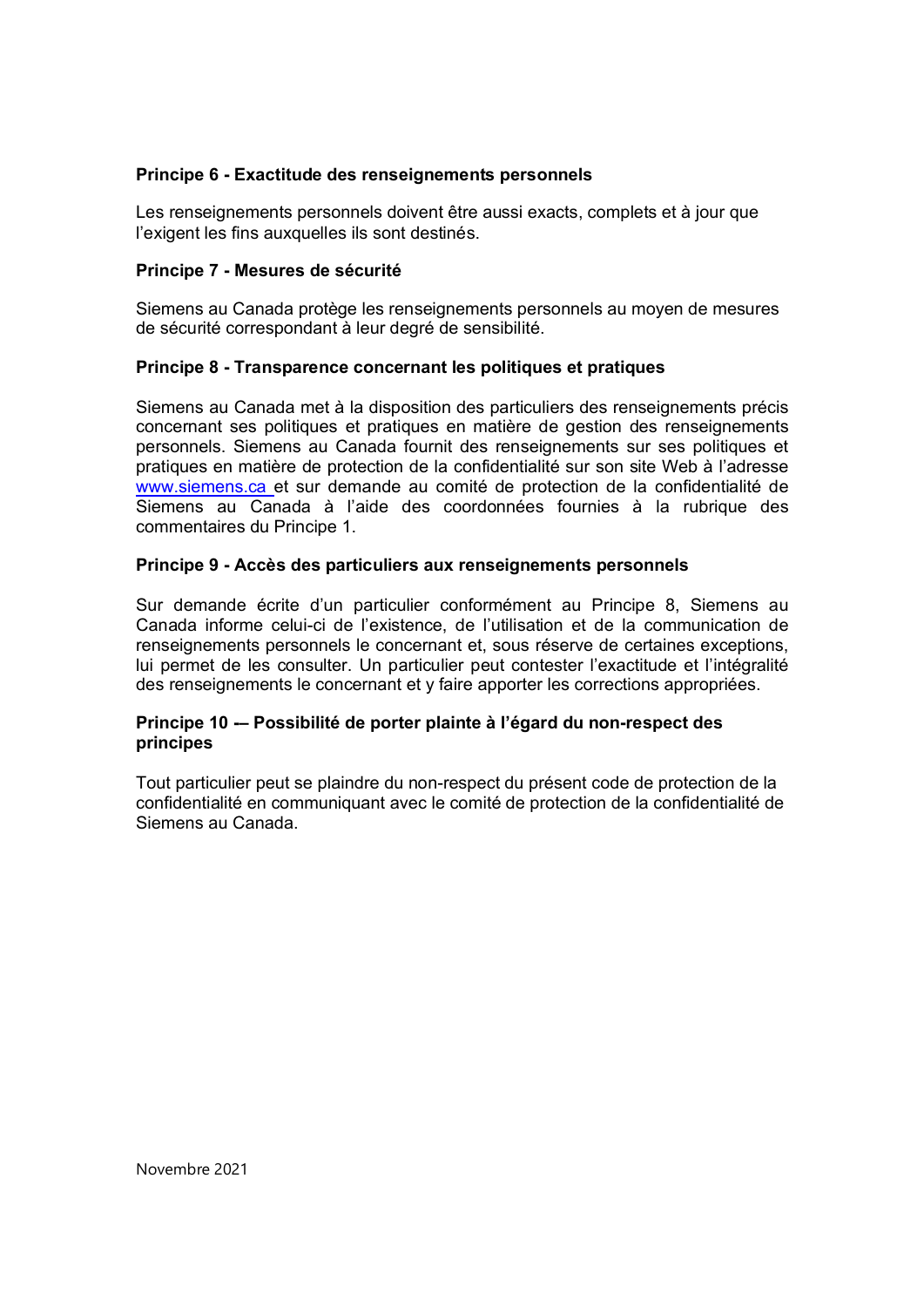## **CONSENTEMENT**

**EN FOURNISSANT DES RENSEIGNEMENTS PERSONNELS À SIEMENS AU CANADA, AUX MEMBRES DU GROUPE DE SIEMENS OU À LEURS FOURNISSEURS DE SERVICES ET MANDATAIRES RESPECTIFS, VOUS NOUS AUTORISEZ À COLLECTER, UTILISER OU COMMUNIQUER CES RENSEIGNEMENTS PERSONNELS AUX FINS DÉTERMINÉES CONFORMÉMENT AU PRÉSENT CODE DE PROTECTION DE LA CONFIDENTIALITÉ ET TEL QU'AUTORISÉ OU REQUIS PAR LA LOI. Vous reconnaissez que les renseignements que vous nous avez fournis peuvent être utilisés au Canada et à l'étranger et que des organismes d'application de la loi et des agences de sécurité nationale étrangères peuvent y accéder. Sous réserve d'exigences légales et contractuelles, vous pouvez refuser ou retirer votre consentement à l'égard de certaines des fins déterminées en tout temps en communiquant avec le comité de protection de la confidentialité. Si vous refusez ou retirez votre consentement, il se peut que nous soyons dans l'impossibilité de vous fournir ou de continuer de vous fournir certains des produits, services ou renseignements qui pourraient vous être utiles. Si vous fournissez à Siemens au Canada, aux membres du groupe de Siemens ou à leurs fournisseurs de services et mandataires respectifs des renseignements personnels concernant un autre particulier, vous déclarez que vous avez le pouvoir de le faire et/ou que vous avez obtenu tous les consentements nécessaires de la part de ce particulier afin de nous permettre de collecter, d'utiliser et de communiquer ces renseignements personnels aux fins établies dans le présent code de protection de la confidentialité.**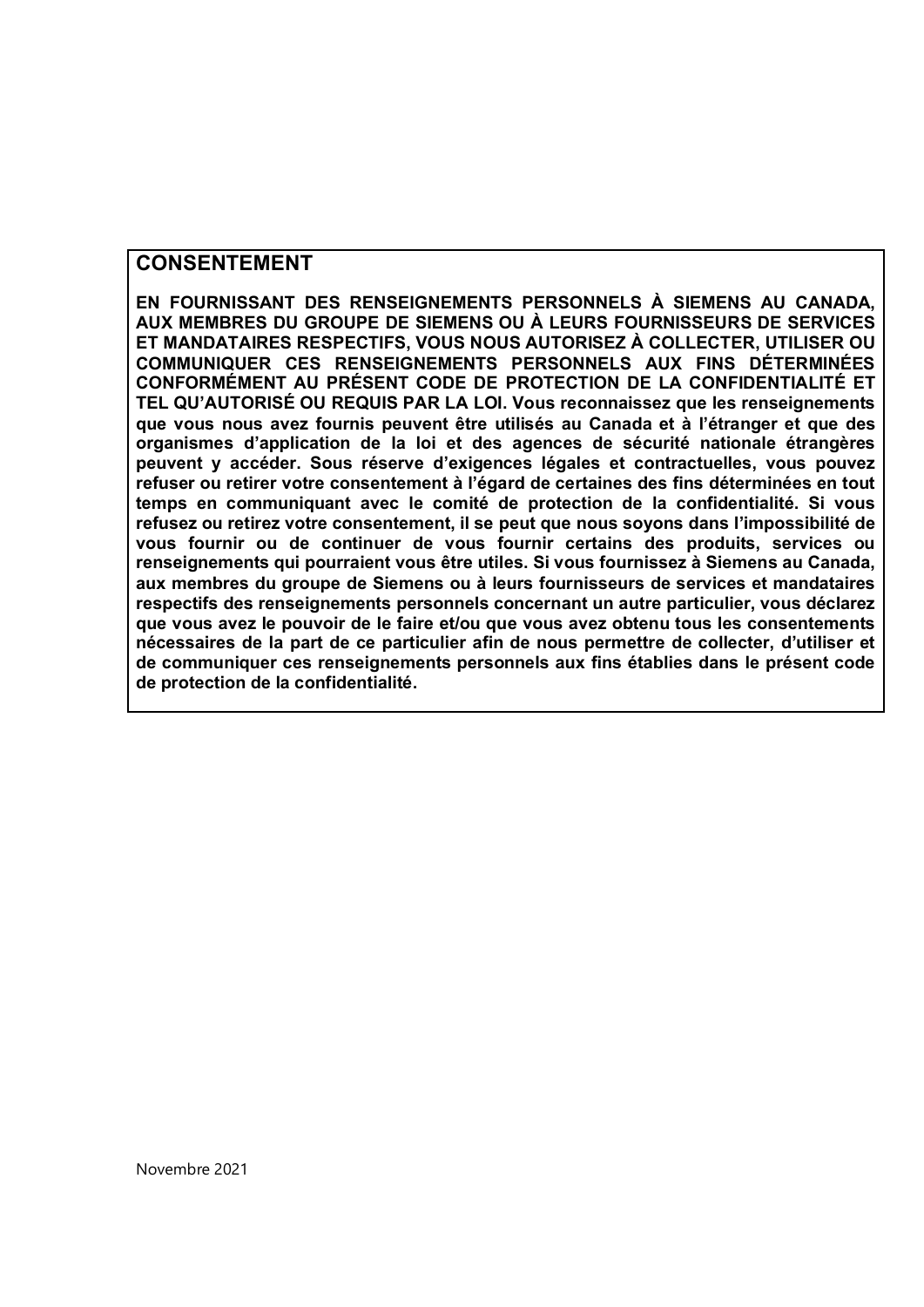#### **Code de protection de la confidentialité (version détaillée)**

#### **Principe 1 - Responsabilité**

Siemens au Canada est responsable des renseignements personnels dont elle a la gestion et doit désigner une ou plusieurs personnes qui s'assurent du respect par Siemens au Canada des principes qui suivent.

- 1.1 La responsabilité de veiller au respect des dispositions du code de protection de la confidentialité de Siemens au Canada (« Code de protection de la confidentialité ») incombe à la haute direction de Siemens au Canada, qui désigne une ou plusieurs personnes qui s'assurent du respect du code de protection de la confidentialité. D'autres particuliers au sein de Siemens au Canada peuvent être délégués pour agir au nom des personnes désignées ou pour se charger de la collecte et du traitement quotidiens des renseignements personnels.
- 1.2 Siemens Canada a constitué un comité de protection de la confidentialité chargé de superviser le respect du code de protection de la confidentialité On peut communiquer avec le comité de protection de la confidentialité à l'adresse suivante :

Comité de protection de la confidentialité de Siemens Canada a/s du responsable de la confidentialité des données

1577 North Service Road East Oakville (Ontario) L6H 0H6 Canada courriel : privacy.panel.ca@siemens.com

- 1.3 Siemens au Canada est responsable des renseignements personnels en sa possession ou sous sa garde, y compris les renseignements confiés à une tierce partie aux fins de traitement. Siemens au Canada doit, par voie contractuelle ou autre, fournir un degré comparable de protection aux renseignements personnels qui sont en cours de traitement par une tierce partie (voir également Principe 7).
- 1.4 Siemens au Canada a mis en oeuvre des politiques et des pratiques destinées à donner suite au code de protection de la confidentialité, y compris :
	- a) la mise en oeuvre des procédures pour protéger les renseignements personnels et pour superviser le respect par Siemens au Canada du code de protection de la confidentialité;
	- b) la mise en place des procédures pour recevoir les plaintes et les demandes de renseignements et y donner suite;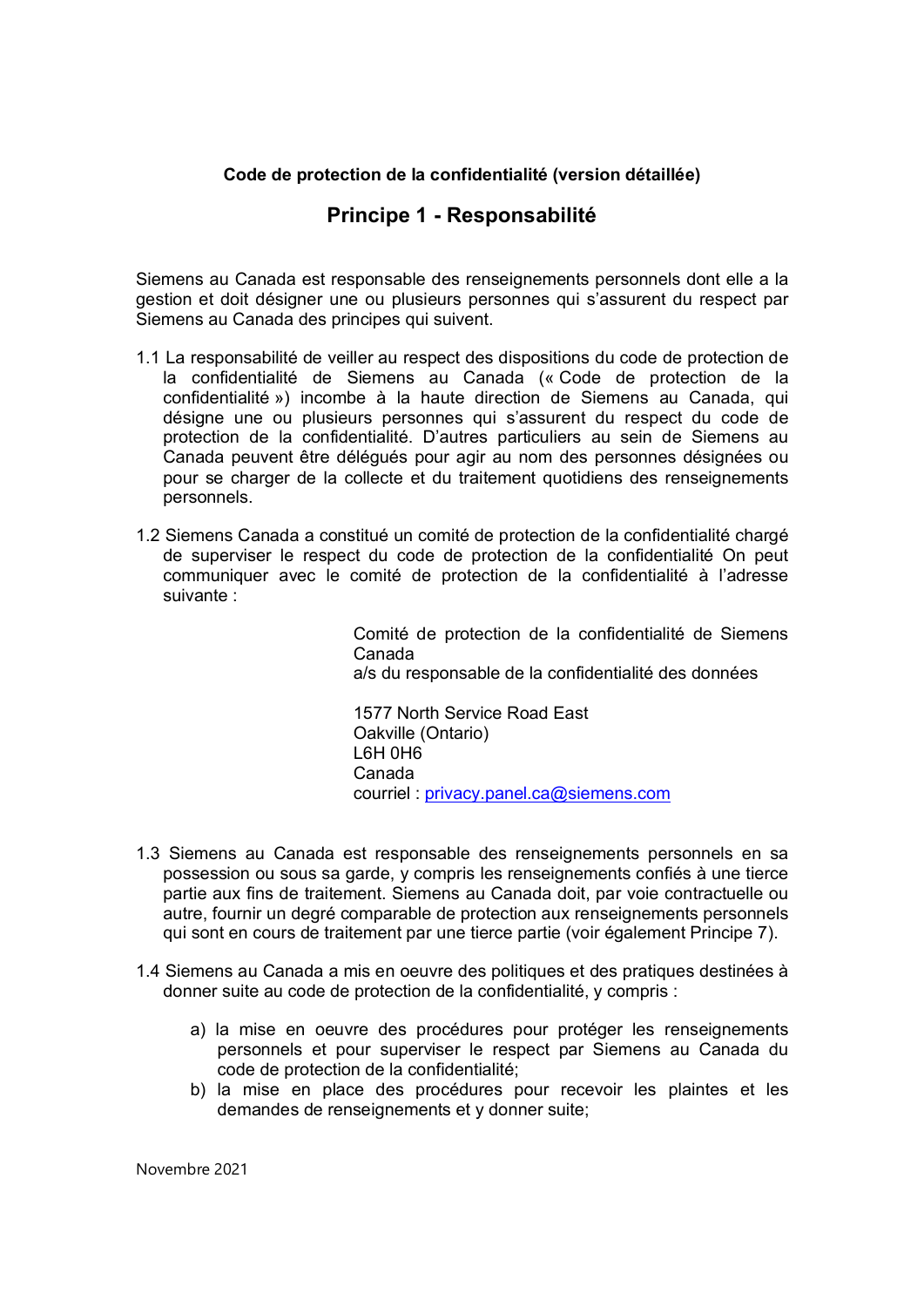- c) la formation du personnel de Siemens et la transmission au personnel de Siemens de l'information relative aux politiques et pratiques de Siemens au Canada en matière de protection de la confidentialité; et
- d) la rédaction des documents explicatifs destinés au public concernant les politiques et pratiques de Siemens au Canada en matière de protection de la confidentialité.

## **Principe 2 - Détermination des fins de la collecte de renseignements personnels**

Siemens au Canada détermine les fins auxquelles des renseignements personnels sont recueillis avant la collecte ou au moment de celle-ci.

- 2.1 Siemens au Canada collecte, utilise et communique des renseignements personnels aux fins suivantes :
	- a) évaluer si Siemens au Canada ou un membre du groupe de Siemens devrait nouer et/ou poursuivre des relations commerciales avec des clients et des fournisseurs, notamment pour évaluer la solvabilité, pour rapprocher des données provenant d'agences d'évaluation du crédit, pour vérifier des références et communiquer avec des institutions bancaires;
	- b) nouer et entretenir des relations commerciales avec des clients, des fournisseurs et des membres du groupe de Siemens et fournir des produits et services de façon suivie, administrer des comptes, effectuer et recevoir des paiements et s'acquitter d'obligations contractuelles à l'égard de ces clients, fournisseurs et membres du groupe de Siemens;
	- c) comprendre les besoins et préférences des clients et y répondre ainsi que fournir d'autres services à la clientèle, notamment communiquer avec les clients, fournir des services liés aux garanties, aux remises et aux retours et organiser des sondages, des concours et des promotions;
	- d) élaborer, améliorer, mettre en marché, vendre ou par ailleurs fournir des produits et services de Siemens au Canada, notamment effectuer des recherches et des analyses statistiques;
	- e) élaborer, améliorer, mettre en marché, vendre ou fournir des produits et services de tiers, y compris des membres du groupe de Siemens, avec lesquels Siemens au Canada entretient des relations commerciales;
	- f) gérer et développer les activités et l'exploitation de Siemens au Canada et des membres du groupe de Siemens, notamment les questions relatives au personnel et à l'emploi;
	- g) embaucher, identifier et gérer le personnel de Siemens, qu'il s'agisse d'anciens employés, d'employés actuels ou d'employés éventuels, et administrer les paiements et les avantages sociaux;
	- h) surveiller les communications afin de veiller à l'uniformité et à la qualité des produits et services de Siemens au Canada, des membres du groupe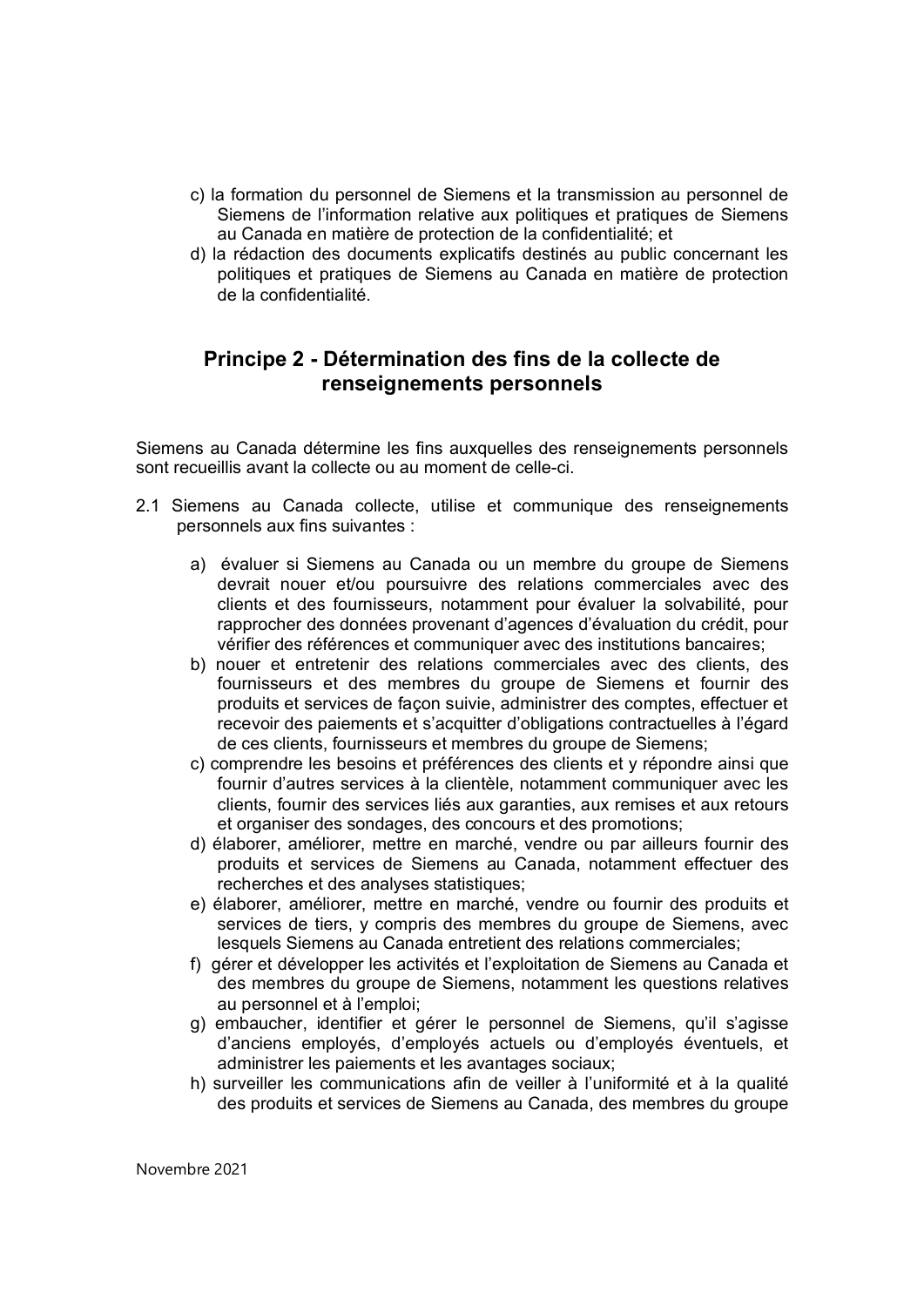de Siemens et d'autres tiers avec lesquels Siemens au Canada entretient des relations commerciales;

- i) repérer les erreurs, fraudes, vols et autres activités illégales, actes de négligence et violations de contrat, faire enquête à leur sujet et en protéger Siemens au Canada, les membres du groupe de Siemens et d'autres tiers;
- j) effectuer des vérifications et des enquêtes et mettre en oeuvre des recommandations conformément aux politiques de Siemens au Canada en matière de vérification et de sécurité (notamment la charte de vérification interne de Siemens au Canada et la charte de sécurité de Siemens au Canada);
- k) entreprendre et réaliser des opérations commerciales pouvant exiger la vente ou le transfert de renseignements personnels, y compris l'achat, la vente, la location, la fusion, le regroupement ou tout autre type d'acquisition, d'aliénation, de titrisation ou de financement auquel prend part Siemens au Canada ou les membres du groupe de Siemens;
- l) collecter, utiliser et communiquer des renseignements personnels tel que permis par les exigences ou dispositions légales ou réglementaires et pour se conformer à ces exigences ou dispositions; et
- m) collecter, utiliser et communiquer des renseignements personnels à toute autre fin à laquelle consent un particulier.
- 2.2 Outre les fins déterminées aux alinéas 2.1 et 2.3 du Principe 2, Siemens au Canada peut collecter et utiliser des renseignements personnels reçus des personnes suivantes ou les communiquer à ces personnes :
	- a) une personne qui, de l'avis raisonnable de Siemens au Canada, fournit les renseignements en qualité de mandataire du particulier concerné ou recherche ces renseignements en cette qualité;
	- b) un organisme ou un particulier dont les services ont été retenus par Siemens au Canada afin de s'acquitter de certaines fonctions pour son compte, comme des services de mise en marché, de recherche, de traitement des données, de centre d'appels ou d'entreposage;
	- c) un organisme ou un particulier engagé pour l'élaboration, l'amélioration, la mise en marché ou la fourniture de produits ou la prestation de services de Siemens au Canada et des membres du groupe de Siemens;
	- d) un organisme ou un particulier dont les services ont été retenus par Siemens au Canada afin d'évaluer la solvabilité d'un particulier ou de recouvrer des dettes impayées à l'égard d'un compte;
	- e) une agence d'évaluation du crédit;
	- f) une institution financière de façon confidentielle et uniquement dans le cadre de la cession d'un droit de recevoir un paiement, la fourniture d'une garantie ou d'autres arrangements de financement; ou
	- g) un ou plusieurs tiers, lorsque le particulier consent à cette communication ou si la communication est requise ou autorisée par la loi.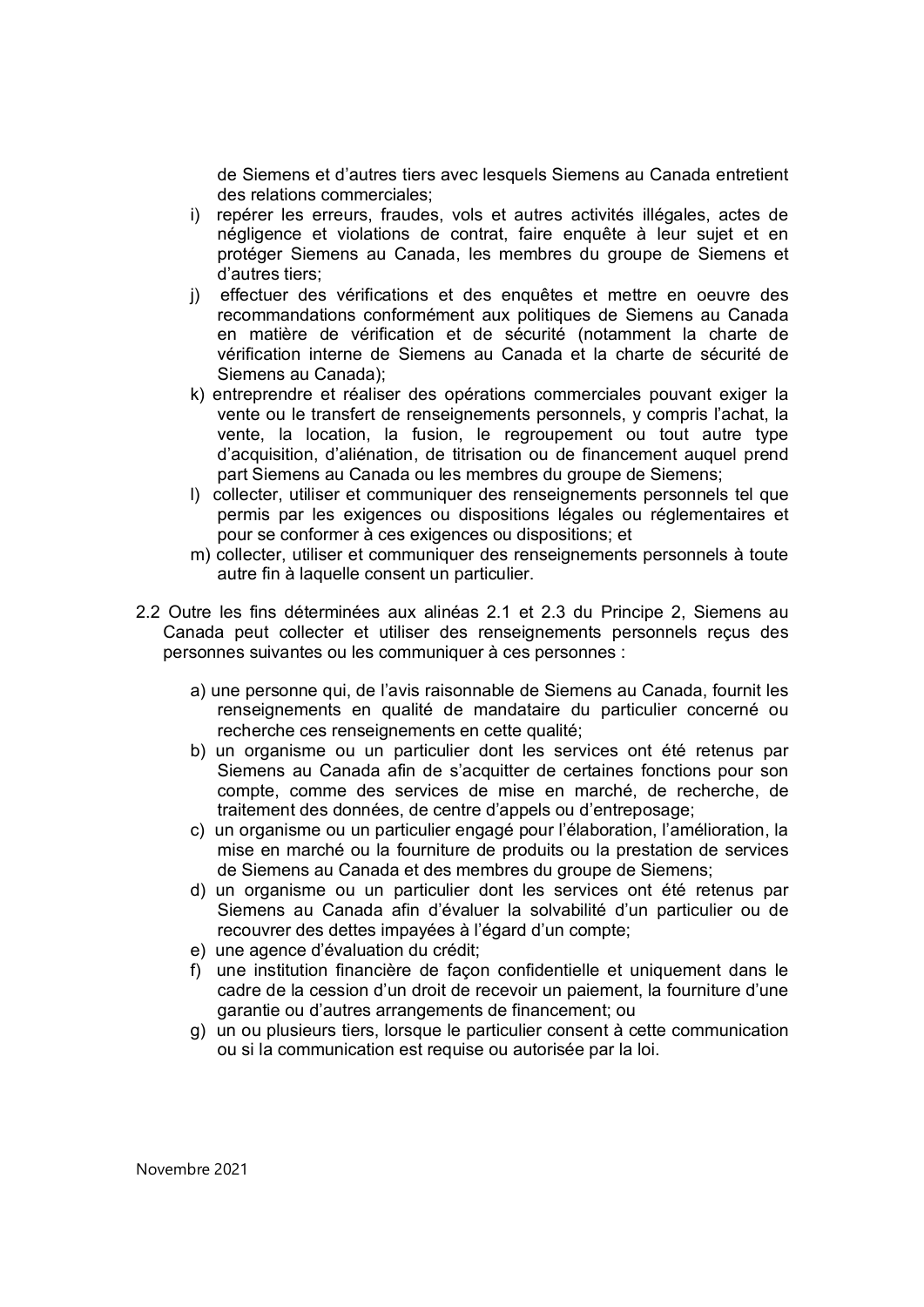- 2.3 Outre les fins déterminées aux rubriques 2.1 et 2.2 du Principe 2, Siemens au Canada peut collecter, utiliser et communiquer des renseignements personnels à l'égard du personnel de Siemens au Canada ancien ou actuel :
	- a) dans le cadre d'activités liées aux ressources humaines afin de nouer et de gérer une relation d'emploi ou de services-conseils ou d'y mettre un terme, y compris afin d'administrer la rémunération, les taxes et impôts et autres retenues à la source, les régimes de retraite, d'avantages sociaux et de récompenses, les déplacements professionnels, les cartes de crédit professionnelles, les véhicules de fonction, les remboursements, les avances, les prêts, les saisies-arrêts et les réclamations pour blessures corporelles ou pour invalidité liées au milieu de travail;
	- b) afin d'administrer les régimes de retraite, les assurances et d'autres avantages sociaux pour les personnes à charge et les bénéficiaires désignés par le personnel de Siemens;
	- c) afin de recruter des membres du personnel, y compris afin d'obtenir et de transmettre des références concernant le personnel de Siemens au Canada et le personnel des membres du groupe de Siemens, éventuel, actuel ou ancien, et d'évaluer et favoriser les possibilités d'emploi intersociétés et intrasociété pour le personnel de Siemens au Canada;
	- d) afin d'administrer les politiques et procédures concernant la formation, la conservation, la santé et la sécurité, les droits de la personne, l'évaluation et les mesures disciplinaires à l'intention du personnel de Siemens au Canada, y compris d'élaborer et de communiquer des évaluations de rendement et des analyses de marketing et de planification stratégiques;
	- e) afin de gérer la sécurité physique et technologique des installations et des systèmes informatiques de Siemens ainsi que la sécurité du personnel de Siemens et des visiteurs de Siemens, au moyen de la collecte de renseignements personnels à l'aide de caméras vidéo, de laissez-passer et d'autres systèmes de surveillance de sécurité conformément aux politiques de Siemens;
	- f) afin d'administrer les systèmes informatiques et technologiques, ainsi que les sites Web de Siemens, y compris l'accès à distance à partir d'emplacements autres que ceux de Siemens;
	- g) afin de favoriser la communication intersociétés et de mettre en valeur et de promouvoir les compétences et l'expérience du personnel de Siemens au Canada, y compris l'affichage de biographies et d'autres renseignements personnels sur les sites Intranet et les sites Web de Siemens;
	- h) afin de gérer les relations de Siemens au Canada avec les syndicats et le personnel de Siemens syndiqué, y compris aux fins de négociation et d'administration des conventions collectives;
	- i) afin de fournir des soins et des examens médicaux sur place, selon les besoins; et
	- j) afin de promouvoir l'interaction sociale du personnel de Siemens au Canada, y compris afin d'organiser des événements, des concours, des programmes d'escompte et de célébrer les anniversaires et les jours fériés.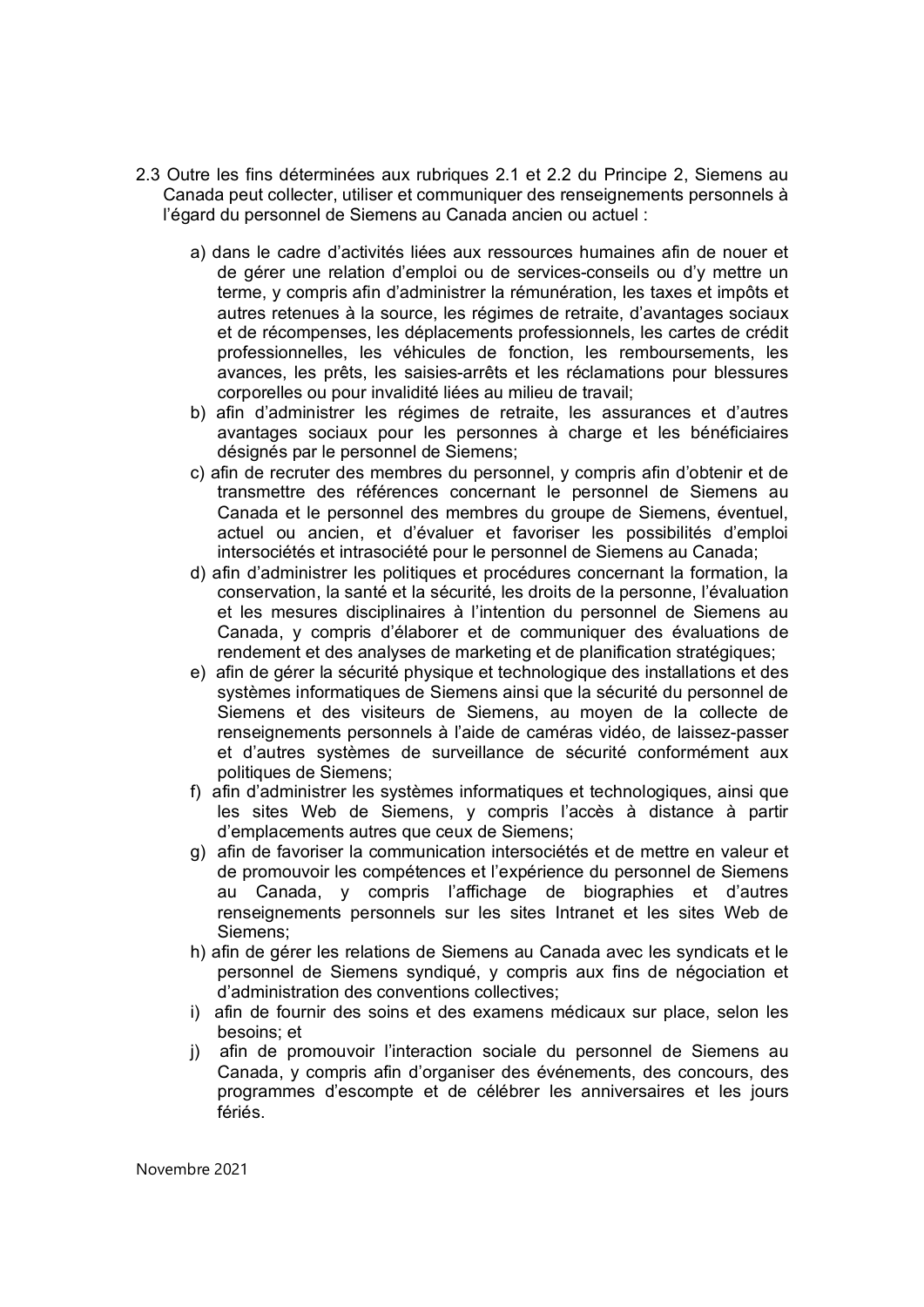- 2.4 Siemens au Canada précise les fins déterminées au particulier au moment de la collecte des renseignements personnels. Selon la façon dont se fait la collecte des renseignements personnels, cette précision peut être communiquée de vive voix, par écrit ou de façon électronique. Sur demande, les personnes qui recueillent des renseignements personnels devraient être en mesure d'expliquer quelles sont les fins déterminées ou de diriger le particulier vers une personne désignée au sein de Siemens au Canada qui se chargera d'expliquer ces fins.
- 2.5 À moins que les nouvelles fins auxquelles les renseignements personnels sont collectés ne soient requises ou permises par une loi, Siemens au Canada doit d'abord obtenir le consentement du particulier concerné et préciser et documenter les nouvelles fins avant d'utiliser ou de communiquer les renseignements personnels à ces nouvelles fins.

## **Principe 3 - Obtention du consentement à l'égard de la collecte, de l'utilisation ou de la communication de renseignements personnels**

Le particulier doit être informé de toute collecte, utilisation ou communication de renseignements personnels qui le concernent et y consentir, à moins qu'il ne soit pas approprié de le faire.

- 3.1 Siemens au Canada ne peut **recueillir** des renseignements personnels à l'insu du particulier et sans son consentement que dans les cas suivants :
	- a) si la collecte des renseignements est manifestement dans l'intérêt du particulier et le consentement ne peut être obtenu auprès de celui-ci en temps opportun;
	- b) s'il est raisonnable de s'attendre à ce que la collecte des renseignements effectuée au su ou avec le consentement du particulier puisse compromettre l'accès aux renseignements ou leur exactitude et si la collecte est raisonnable à des fins liées à une enquête sur la violation d'un accord ou à la contravention d'une loi applicable;
	- c) s'il s'agit de renseignements par règlement en vertu de la *Loi sur la protection des renseignements personnels et les documents électroniques* auxquels le public a accès; ou
	- d) si la collecte des renseignements est autorisée ou requise par une loi ou un règlement applicable.
- 3.2 Siemens au Canada peut **utiliser** des renseignements personnels à l'insu du particulier et sans son consentement dans les circonstances suivantes :
	- a) dans une situation d'urgence mettant en danger la vie, la santé ou la sécurité d'un particulier;
	- b) si Siemens au Canada découvre l'existence de renseignements personnels dont elle a des motifs raisonnables de croire qu'ils pourraient être utiles à une enquête sur une contravention au droit fédéral, provincial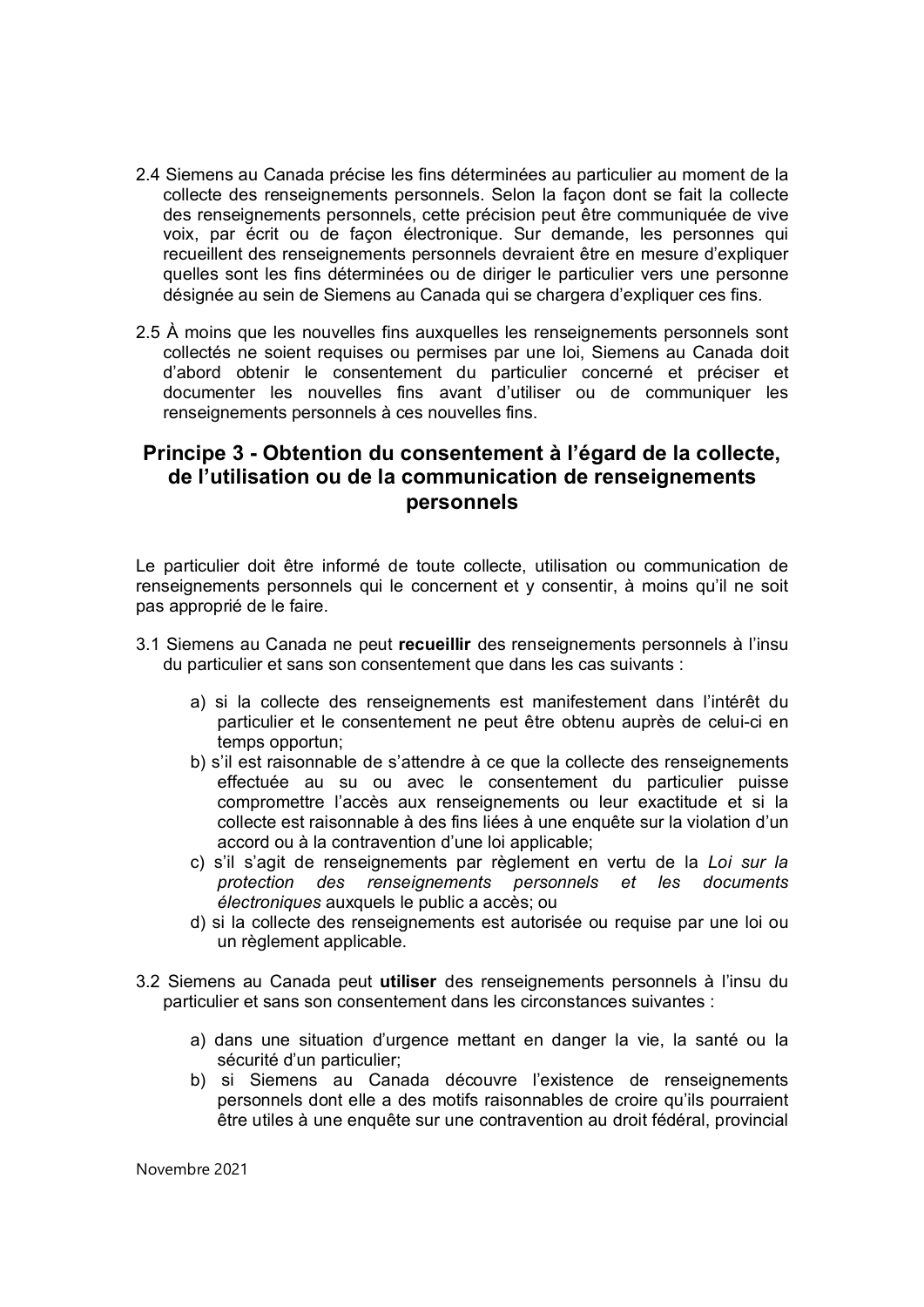ou étranger qui a été commise ou est en train ou sur le point de l'être, et si l'utilisation est faite aux fins d'enquête;

- c) s'il s'agit de renseignements précisés par règlement en vertu de la *Loi sur la protection des renseignements personnels et les documents électroniques* auxquels le public a accès;
- d) si l'utilisation des renseignements est manifestement dans l'intérêt du particulier et que son consentement ne peut être obtenu en temps opportun;
- e) s'il est raisonnable de s'attendre à ce que l'utilisation des renseignements effectuée au su ou avec le consentement du particulier puisse compromettre l'exactitude des renseignements ou l'accès à ceux-ci, et que l'utilisation est raisonnable à des fins liées à une enquête sur la violation d'un accord ou la contravention d'une loi applicable; ou
- f) si l'utilisation des renseignements est autorisée ou requise par une loi ou un règlement applicable.
- 3.3 Siemens au Canada ne peut **communiquer** des renseignements personnels à l'insu du particulier et sans son consentement que si la communication :
	- a) est faite à un avocat (au Québec, à un notaire également) qui représente Siemens au Canada;
	- b) est faite en vue du recouvrement d'une créance que Siemens au Canada a contre le particulier;
	- c) exigée par assignation, mandat ou ordonnance d'un tribunal, d'une personne ou d'un organisme ayant le pouvoir de contraindre à la production de renseignements ou exigée par des règles de procédure se rapportant à la production de documents;
	- d) est faite à une institution gouvernementale qui a demandé à obtenir les renseignements en mentionnant la source de l'autorité légitime étayant son droit de les obtenir et le fait : i) qu'elle soupçonne que les renseignements sont afférents à la sécurité nationale, à la défense du Canada ou à la conduite des affaires internationales; ii) que la communication est demandée aux fins du contrôle d'application du droit canadien, provincial ou étranger, de la tenue d'enquêtes liées ou de la collecte de renseignements en matière de sécurité en vue de ce contrôle d'application; ou iii) que la communication est demandée pour l'application du droit canadien ou provincial;
	- e) est faite à l'initiative de Siemens au Canada à un organisme d'enquête ou une institution gouvernementale et Siemens au Canada : i) a des motifs raisonnables de croire que les renseignements sont afférents à la violation d'un accord ou à une contravention au droit fédéral, provincial ou étranger qui a été commise ou est en train ou sur le point de l'être ou ii) soupçonne que les renseignements sont afférents à la sécurité nationale, à la défense du Canada ou à la conduite des affaires internationales;
	- f) est faite à une personne qui a besoin des renseignements en raison d'une situation d'urgence mettant en danger la vie, la santé ou la sécurité d'un particulier et, dans le cas où le particulier visé par les renseignements est vivant, Siemens au Canada en informe par écrit et sans délai ce dernier;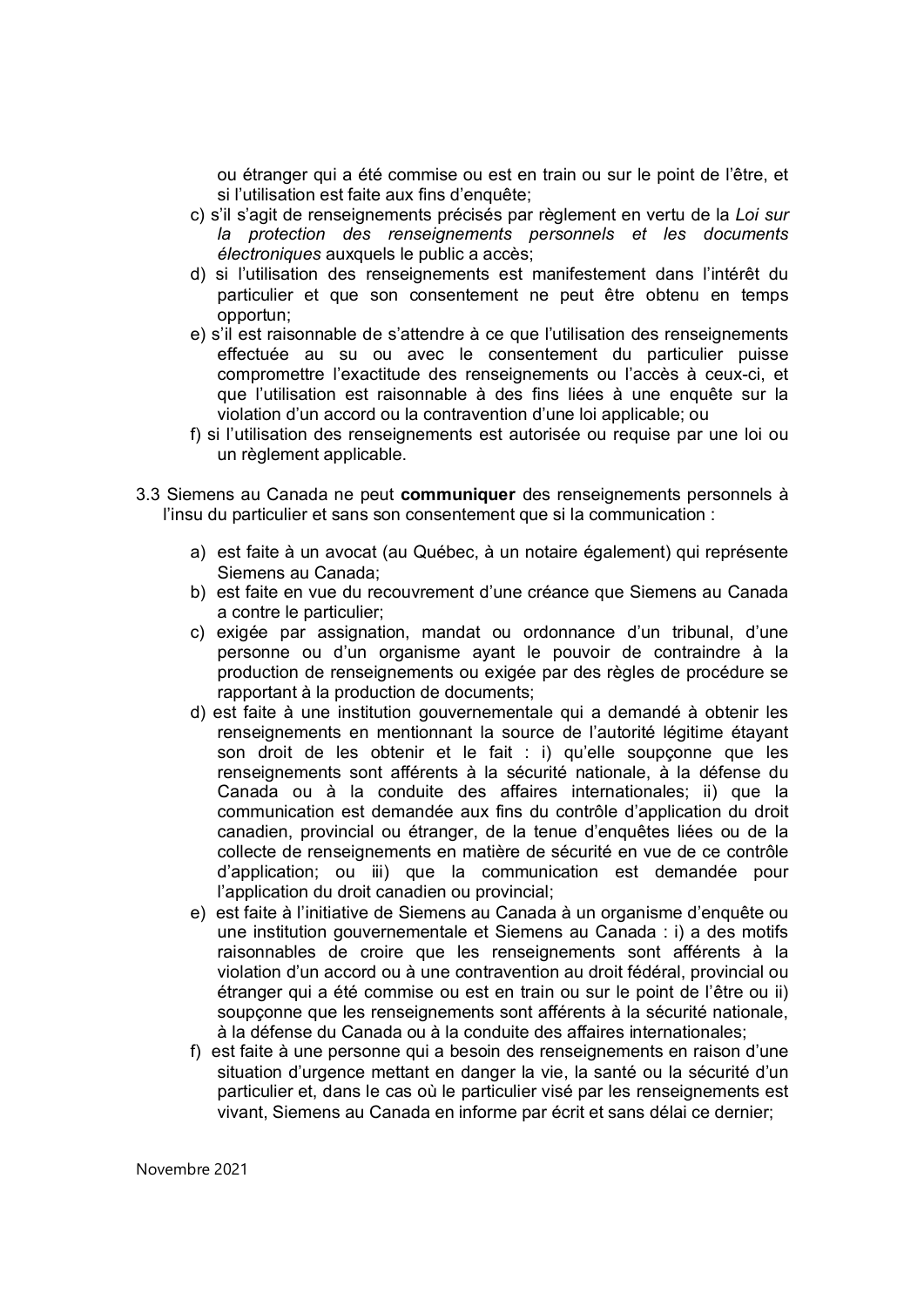- g) est faite à une institution dont les attributions comprennent la conservation de documents ayant une importance historique ou archivistique en vue d'une telle conservation;
- h) est faite i) cent ans ou plus après la constitution du document contenant les renseignements ou ii) 20 ans ou plus après le décès du particulier concerné, dans la limite de cent ans;
- i) il s'agit de renseignements précisés par règlement en vertu de la *Loi sur la protection des renseignements personnels et les documents électroniques* auxquels le public a accès*;* ou
- j) est autorisée ou requise par une loi ou un règlement applicable.
- 3.4 Généralement, Siemens au Canada obtient le consentement du particulier concerné relativement à l'utilisation et à la communication des renseignements personnels au moment de la collecte. Cependant, Siemens au Canada peut obtenir le consentement concernant l'utilisation et la communication des renseignements personnels après avoir recueilli les renseignements, mais avant de s'en servir ou de les communiquer à une nouvelle fin.
- 3.5 Dans l'obtention du consentement, Siemens au Canada fait un effort raisonnable pour s'assurer que le particulier est informé des fins déterminées auxquelles les renseignements personnels seront utilisés ou communiqués. Les fins doivent être énoncées de façon que le particulier puisse raisonnablement comprendre de quelle manière les renseignements seront utilisés ou communiqués.
- 3.6 Siemens au Canada ne peut pas, pour le motif qu'elle fournit un bien ou un service, exiger d'un particulier qu'il consente à la collecte, à l'utilisation ou à la communication de renseignements personnels autres que ceux qui sont nécessaires pour réaliser les fins déterminées.
- 3.7 Pour déterminer la forme de consentement appropriée, Siemens au Canada tient compte de la sensibilité des renseignements personnels et des attentes raisonnables d'une personne raisonnable. Si certains renseignements sont presque toujours considérés comme sensibles, par exemple, les dossiers médicaux et le revenu, presque tous les renseignements peuvent devenir sensibles suivant le contexte.
- 3.8 En règle générale, à moins d'indication contraire du particulier concerné, le fait qu'un particulier accepte un emploi, une avance sur honoraires, un paiement ou des avantages sociaux en tant que membre du personnel de Siemens au Canada constitue un consentement implicite pour Siemens au Canada à l'égard de la collecte, de l'utilisation et de la communication de renseignements personnels pour toutes les fins déterminées.
- 3.9 Dans l'obtention du consentement, les attentes raisonnables du particulier sont aussi pertinentes. Le consentement ne doit pas être obtenu par un subterfuge.
- 3.10 Pour obtenir le consentement d'un mineur ou d'un particulier gravement malade ou souffrant d'incapacité mentale, des efforts raisonnables doivent être déployés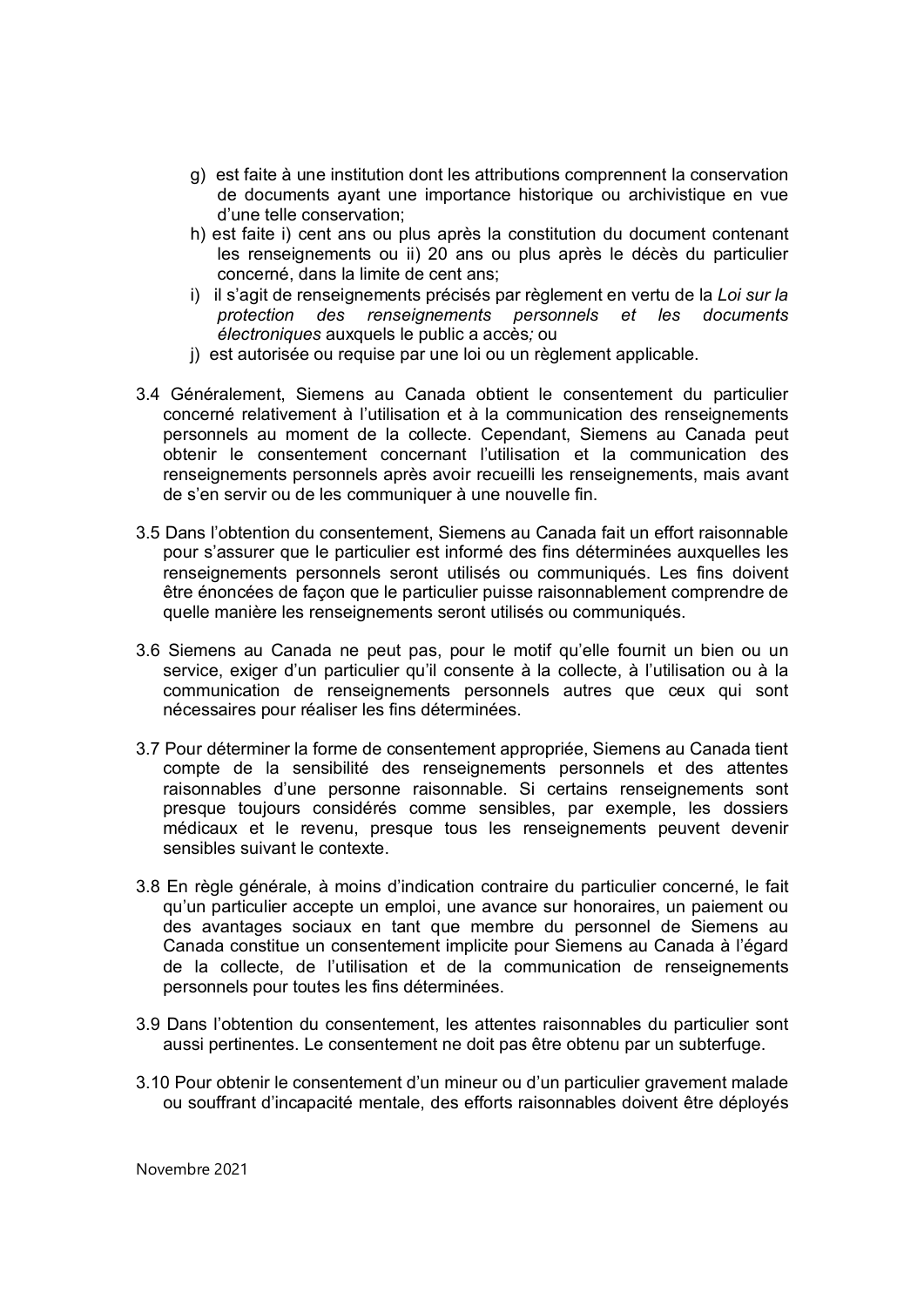afin d'obtenir le consentement du représentant autorisé du particulier (comme le tuteur légal ou le détenteur d'une procuration).

3.11 Un particulier peut retirer son consentement en tout temps, sous réserve de restrictions prévues par une loi ou un contrat et d'un préavis raisonnable. Siemens au Canada informe le particulier des conséquences d'un tel retrait, par exemple l'impossibilité pour Siemens au Canada de fournir ou de continuer de fournir des produits, des services ou des renseignements pouvant avoir de la valeur. Les particuliers peuvent communiquer avec le comité de protection de la confidentialité pour obtenir de plus amples renseignements concernant les conséquences du retrait du consentement.

## **Principe 4 - Limitation de la collecte de renseignements personnels**

Siemens au Canada ne recueille que les renseignements personnels, tant pour ce qui est de la quantité que du type de renseignements, nécessaires aux fins déterminées par Siemens au Canada. Les renseignements personnels doivent être collectés de façon honnête et licite sans tromper les particuliers concernés ou les induire en erreur quant aux fins auxquelles les renseignements sont recueillis.

## **Principe 5 - Limitation de l'utilisation, de la communication et de la conservation de renseignements personnels**

Siemens au Canada n'utilise ni ne communique les renseignements personnels à des fins autres que les fins déterminées pour lesquelles ils ont été recueillis, à moins que le particulier n'y consente ou que la loi ne l'exige. Siemens au Canada ne conserve les renseignements personnels qu'aussi longtemps que nécessaire pour la réalisation des fins déterminées.

- 5.1 Seuls les membres du personnel de Siemens qui ont besoin de les connaître pour raison d'affaires ou dont les fonctions l'exigent raisonnablement ont accès aux renseignements personnels visant les clients, le personnel de Siemens et d'autres particuliers.
- 5.2 Siemens au Canada conserve les renseignements personnels uniquement pendant la période nécessaire ou pertinente pour les fins déterminées ou tel que requis par la loi. Selon les circonstances, Siemens au Canada conserve les renseignements personnels servant à prendre une décision au sujet d'un particulier pour permettre au particulier concerné d'exercer son droit d'accès à l'information ou aux motifs de la décision après que la décision a été prise. Les renseignements personnels du personnel de Siemens servant à prendre une décision au sujet d'un particulier doivent être conservés pendant une période minimale d'un an après la cessation de l'emploi avec Siemens au Canada ou la résiliation du contrat de services avec Siemens au Canada, ou par ailleurs tel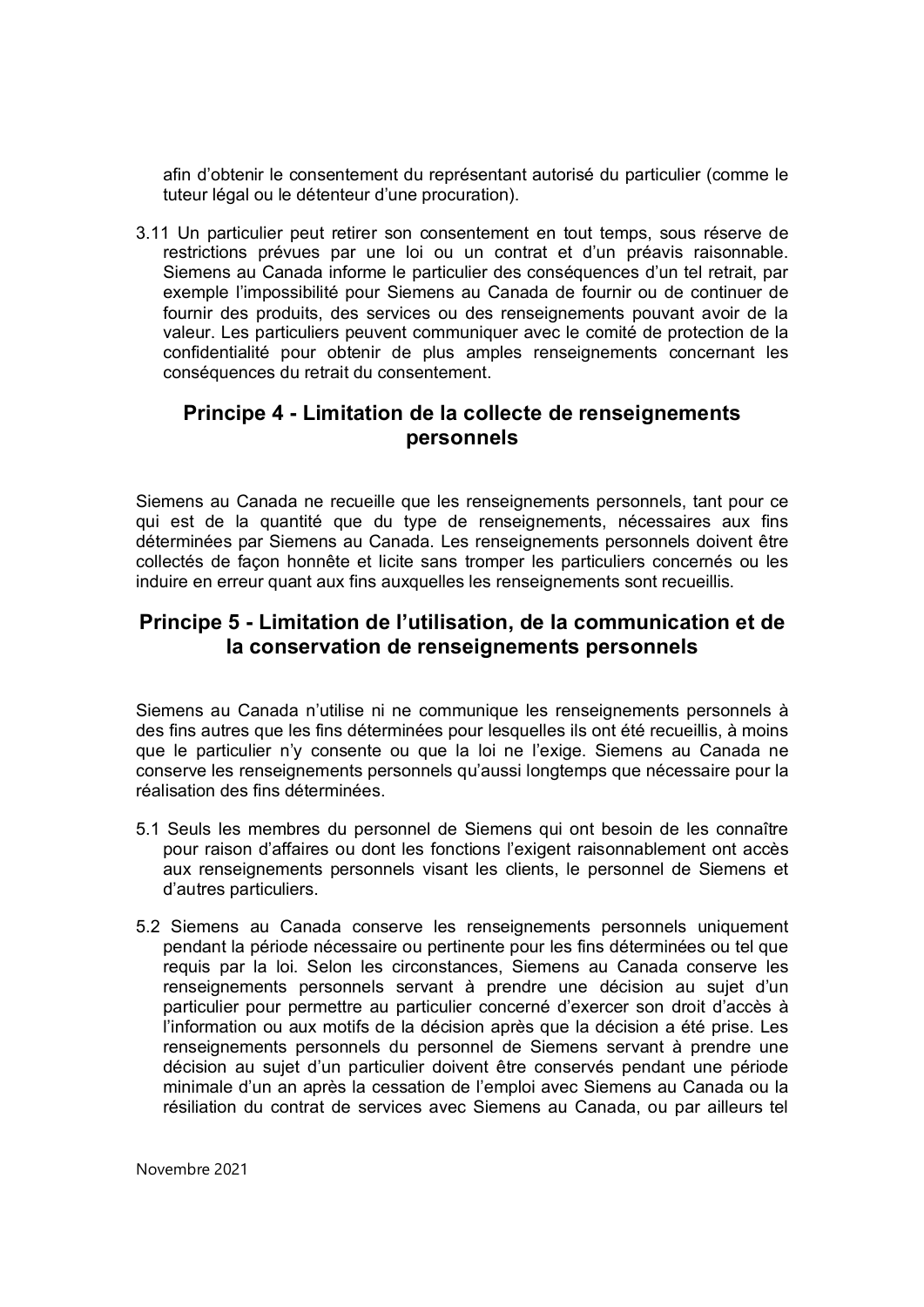que l'exige la loi. Tous les autres renseignements personnels servant à prendre une décision au sujet d'un particulier doivent être conservés pendant une période minimale d'un an.

5.3 Siemens au Canada met en place des contrôles, des calendriers et des pratiques raisonnables et systématiques concernant la conservation et la destruction des renseignements et des dossiers visant les renseignements personnels qui ne sont plus nécessaires ou pertinents pour les fins déterminées ou dont la conservation n'est plus requise par la loi. Ces renseignements doivent être détruits, effacés ou dépersonnalisés.

## **Principe 6 - Exactitude des renseignements personnels**

Les renseignements personnels doivent être aussi exacts, complets et à jour que l'exigent les fins auxquelles ils sont destinés.

- 6.1 Siemens au Canada déploie des efforts raisonnables afin de veiller à ce que les renseignements personnels qu'elle utilise et communique soient suffisamment exacts, complets et à jour pour réduire au minimum la possibilité que des renseignements inappropriés soient utilisés pour prendre une décision au sujet d'un particulier. Cependant, en règle générale, Siemens au Canada ne vérifie pas de manière indépendante les renseignements recueillis de tiers ou des particuliers concernés.
- 6.2 Siemens au Canada met à jour les renseignements personnels au sujet des particuliers lorsque cela s'avère nécessaire pour atteindre les fins déterminées ou sur avis du particulier. Siemens au Canada ne met pas à jour de façon périodique les renseignements personnels, à moins que ce processus ne soit nécessaire afin de réaliser les fins déterminées.

## **Principe 7 - Mesures de sécurité**

Siemens au Canada protège les renseignements personnels au moyen de mesures de sécurité correspondant à leur degré de sensibilité.

- 7.1 Siemens au Canada déploie des efforts raisonnables afin de protéger les renseignements personnels contre la perte ou le vol, ainsi que contre la consultation, la communication, la copie, l'utilisation, la modification, l'élimination ou la destruction non autorisées, au moyen de mesures de sécurité appropriées. Siemens au Canada protège les renseignements personnels quelle que soit la forme sous laquelle ils sont conservés.
- 7.2 Siemens au Canada protège les renseignements personnels communiqués à des tiers au moyen d'ententes contractuelles précisant le caractère confidentiel des renseignements et les fins limitées pour lesquelles ils doivent être utilisés.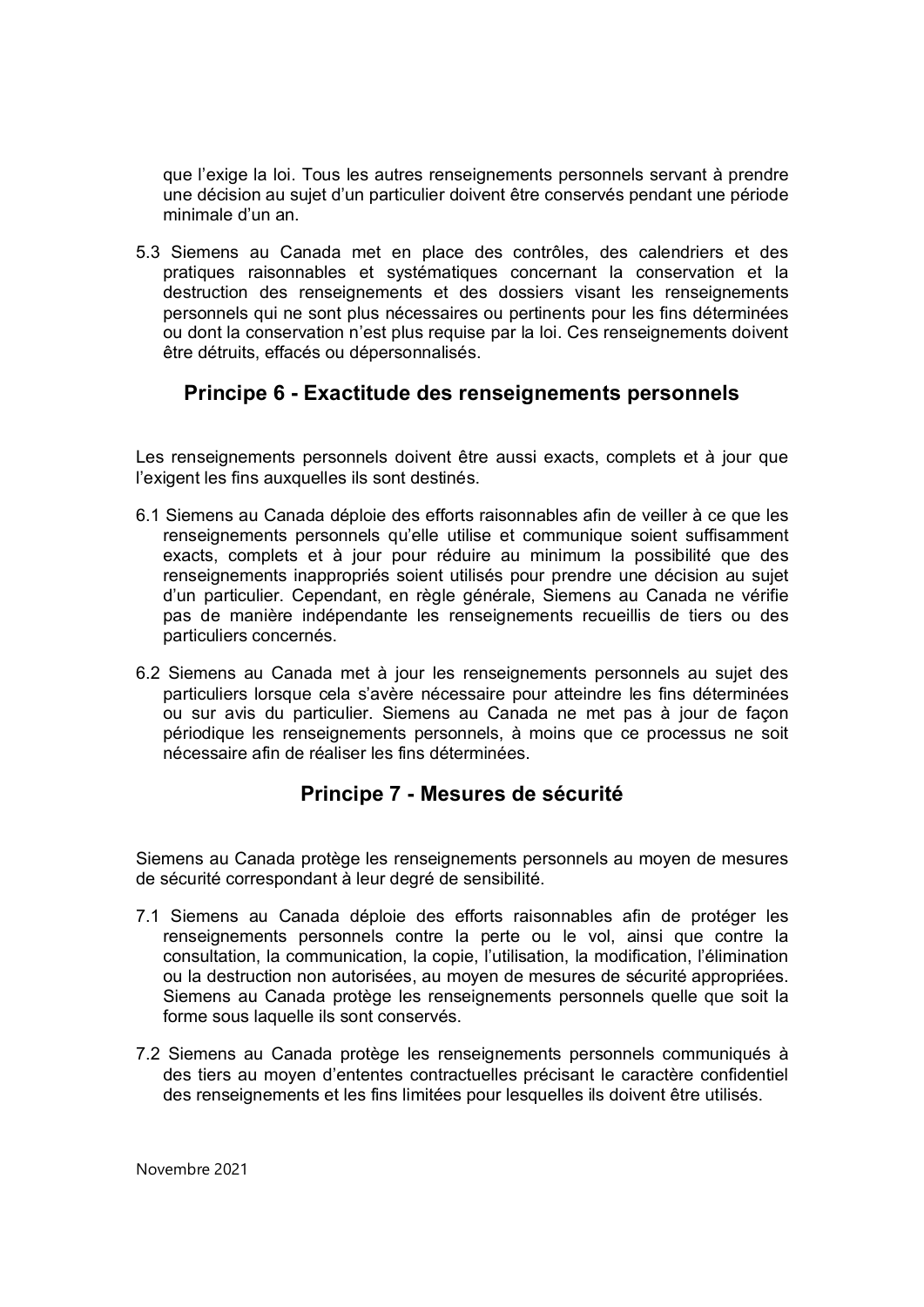7.3 Siemens au Canada sensibilise le personnel de Siemens à l'importance de protéger le caractère confidentiel des renseignements personnels.

#### **Principe 8 - Transparence concernant les politiques et pratiques**

Siemens au Canada fait en sorte que des renseignements précis sur ses politiques et pratiques concernant la gestion des renseignements personnels soient facilement accessibles à tout particulier. Siemens Canada fournit des renseignements sur ses politiques et pratiques en matière de protection de la confidentialité sur son site Web à l'adresse www.siemens.ca et sur demande au comité de protection de la confidentialité de Siemens au Canada à l'aide des coordonnées fournies à la rubrique des commentaires du Principe 1.

## **Principe 9 - Accès des particuliers aux renseignements personnels**

Sur demande écrite d'un particulier conformément au Principe 8, Siemens au Canada informe celui-ci de l'existence de renseignements personnels qui le concernent, de l'usage qui en est fait et du fait qu'ils ont été communiqués à des tiers et, sous réserve de certaines exceptions, lui permet de les consulter. Un particulier peut contester l'exactitude et l'intégralité des renseignements et y faire apporter les corrections appropriées.

- 9.1 Siemens au Canada informe le particulier qui en fait la demande par écrit au Comité de protection de la confidentialité de Siemens au Canada du fait qu'elle possède des renseignements personnels à son sujet, le cas échéant. Siemens au Canada permet au particulier de consulter ses renseignements personnels et l'informe de l'usage qu'elle a fait des renseignements personnels du particulier et des tiers à qui ils ont été communiqués. Lorsqu'il est impossible de fournir une liste des tiers, Siemens au Canada fournit une liste des organisations à qui elle peut avoir communiqué les renseignements personnels concernant le particulier.
- 9.2 Tout particulier peut accéder aux renseignements personnels le concernant en communiquant avec le comité de protection de la confidentialité de Siemens au Canada. Siemens au Canada aidera tout particulier qui en fait la demande afin de remplir une demande d'accès.
- 9.3 Siemens au Canada refuse au particulier l'accès aux renseignements personnels si cela donnerait vraisemblablement accès à des renseignements personnels concernant un tiers et si ce tiers n'a pas donné son consentement à cet accès, ou tel qu'il est autrement autorisé ou requis par la loi. Cependant, si les renseignements sur le tiers peuvent être retranchés du dossier contenant les renseignements personnels au sujet du particulier, Siemens au Canada les retranche avant de permettre au particulier de consulter ses renseignements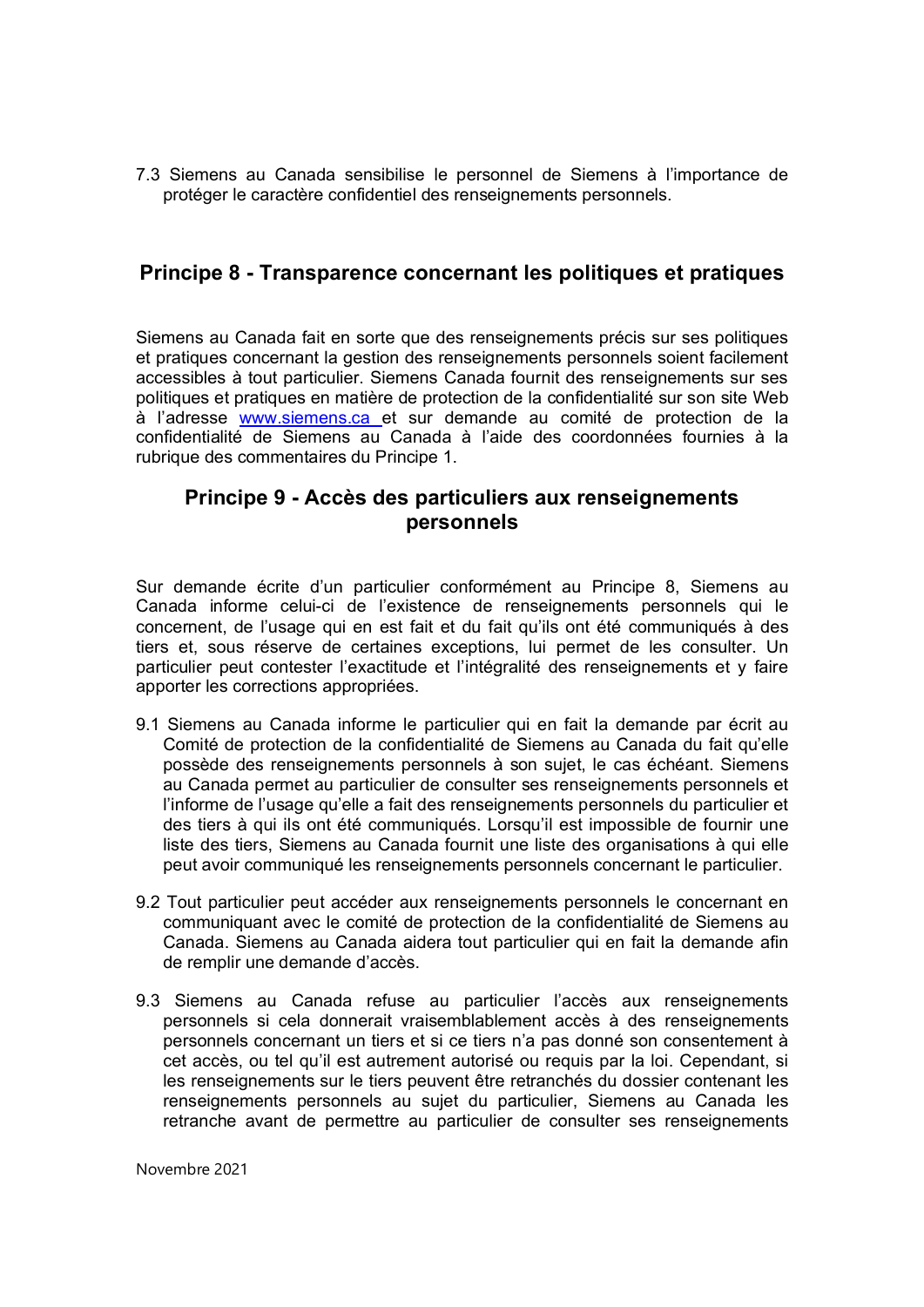personnels. Cette exception ne s'applique pas si un particulier a besoin des renseignements personnels dans une situation où la vie, la santé ou la sécurité d'un particulier est menacée.

- 9.4 À moins qu'un particulier n'ait besoin des renseignements personnels parce que la vie, la santé ou la sécurité d'un particulier est en danger, Siemens au Canada n'est pas tenue de donner accès à des renseignements personnels :
	- a) si les renseignements personnels sont protégés par le secret professionnel liant l'avocat à son client;
	- b) si cela entraînait la communication de renseignements commerciaux confidentiels et que ces renseignements ne peuvent être retranchés du document contenant tout autre renseignement visé par la demande d'accès;
	- c) si on pouvait raisonnablement s'attendre à ce que cela nuise à la vie ou à la sécurité d'un autre particulier et que ces renseignements ne peuvent être retranchés du document contenant tout autre renseignement visé par la demande d'accès;
	- d) s'il est raisonnable de s'attendre à ce que la collecte des renseignements effectuée au su ou avec le consentement du particulier puisse compromettre l'exactitude des renseignements ou l'accès à ceux-ci et que la collecte est raisonnable à des fins liées à une enquête sur la violation d'un accord ou la contravention d'une loi du Canada ou d'une province;
	- e) si les renseignements sont produits dans le cadre du règlement officiel des différends; ou
	- f) si cela est par ailleurs requis ou autorisé par une loi ou un règlement applicable.
- 9.5 Si l'accès est refusé, Siemens au Canada avise par écrit le particulier ayant fait la demande, lui explique les motifs du refus et l'informe des recours possibles.
- 9.6 Si l'accès est accordé, Siemens au Canada donne au particulier ayant fait la demande une possibilité raisonnable d'examiner les renseignements personnels recueillis par Siemens au Canada. Les renseignements personnels doivent être fournis sous une forme compréhensible dans un délai raisonnable, généralement dans les 30 jours, et ce, sans frais pour le particulier ou moyennant des frais modiques. Siemens au Canada peut proroger la période de 30 jours d'au plus une période supplémentaire de 30 jours si le respect du délai entrave de façon déraisonnable les activités de Siemens au Canada ou si le délai requis pour procéder aux consultations nécessaires afin de répondre à la demande rend le délai impossible à respecter. Le délai peut être également prorogé de la période nécessaire au transfert des renseignements personnels sur un support de substitution destiné aux particuliers ayant une déficience sensorielle.
- 9.7 Afin de protéger des renseignements personnels, Siemens au Canada peut exiger qu'un particulier lui fournisse suffisamment de preuves d'identité ou d'autres renseignements pour qu'il lui soit possible de déterminer si elle détient effectivement des renseignements personnels et pour la renseigner sur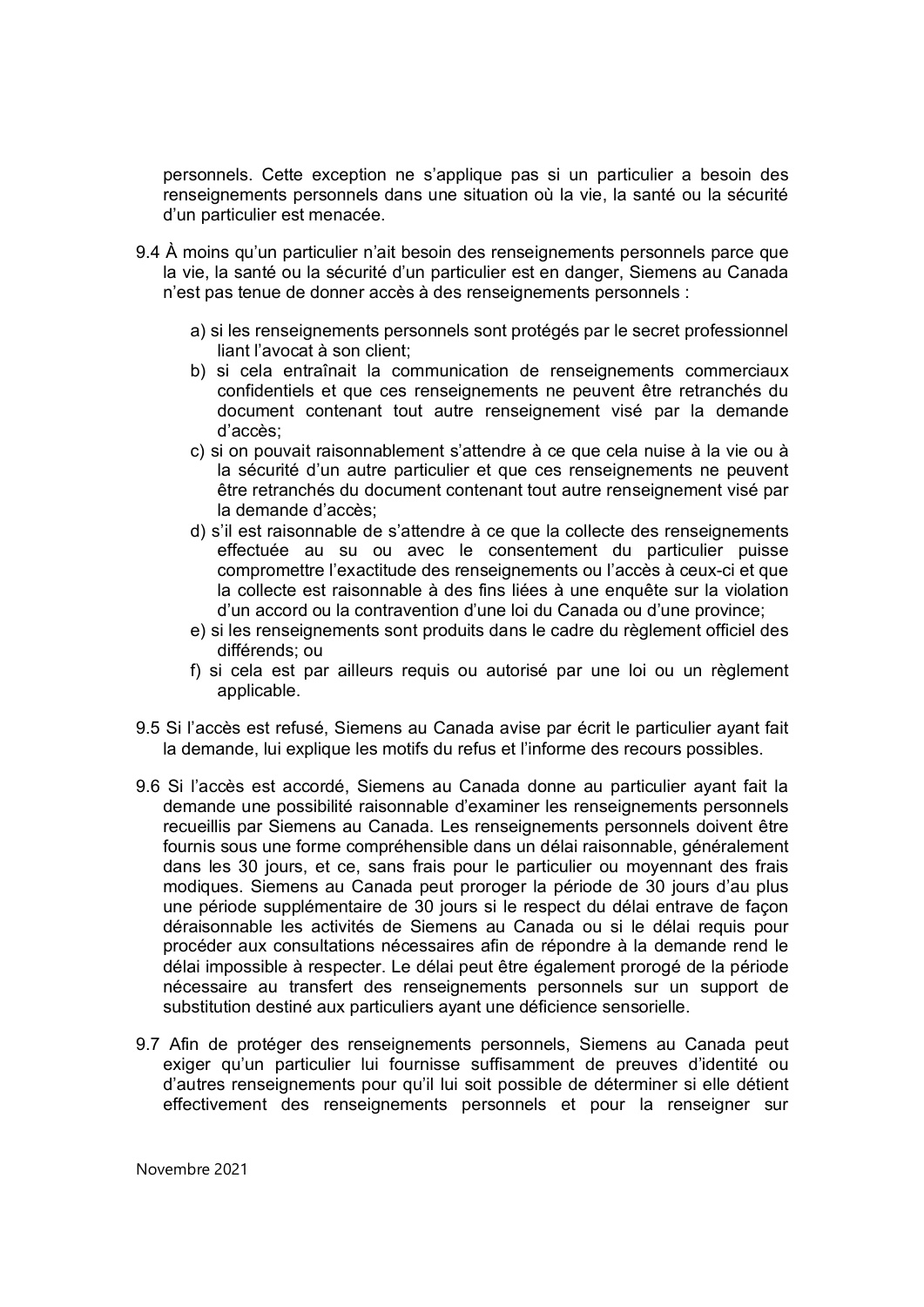l'existence, l'utilisation et la communication de renseignements personnels. L'information ainsi fournie doit servir à cette seule fin.

9.8 Siemens au Canada apporte sans délai les modifications nécessaires à ces renseignements. Toute divergence non résolue en ce qui a trait à l'exactitude ou à l'intégralité des renseignements doit être notée au dossier du particulier. S'il y a lieu, Siemens au Canada communique à des tiers ayant accès aux renseignements personnels en question l'information ou leur indique l'existence des divergences non résolues.

## **Principe 10 - Possibilité de porter plainte à l'égard du nonrespect des principes**

Tout particulier peut se plaindre du non-respect du présent code de protection de la confidentialité en communiquant avec le comité de protection de la confidentialité de Siemens au Canada.

- 10.1 Siemens au Canada a établi des procédures pour recevoir les plaintes et les demandes de renseignements de particuliers concernant le traitement des renseignements personnels de la part de Siemens au Canada et y donner suite.
- 10.2 Siemens au Canada informe les particuliers qui présentent une demande de renseignements ou déposent une plainte de l'existence de ces procédures.
- 10.3 Le comité de protection de la confidentialité de Siemens au Canada peut demander conseil à l'interne et à l'externe s'il y a lieu avant de statuer de façon définitive sur la plainte d'un particulier.
- 10.4 Siemens au Canada fait enquête sur toutes les plaintes visant le respect du code de protection de la confidentialité de Siemens au Canada. Si une plainte est jugée fondée, Siemens au Canada prend des mesures appropriées afin de régler la plainte y compris la modification de ses politiques et procédures au besoin. Le particulier ayant porté plainte est informé du résultat de l'enquête.

## **La protection de la confidentialité et nos sites Web**

**Témoins** – Lorsque vous accédez aux sites Web de Siemens au Canada, il se peut que nous utilisions un dispositif du navigateur appelé un « témoin » afin de recueillir de l'information non identifiable personnellement (comme le type de navigateur Internet et le système d'exploitation que vous utilisez, le nom de domaine du site Web d'où vous venez, le nombre de visites, le temps que vous avez passé en moyenne sur notre site Web et les pages que vous avez consultées). Un témoin est un petit fichier texte contenant un numéro d'identification unique qui identifie votre navigateur (mais ne vous identifie pas) à l'intention de nos ordinateurs à chaque fois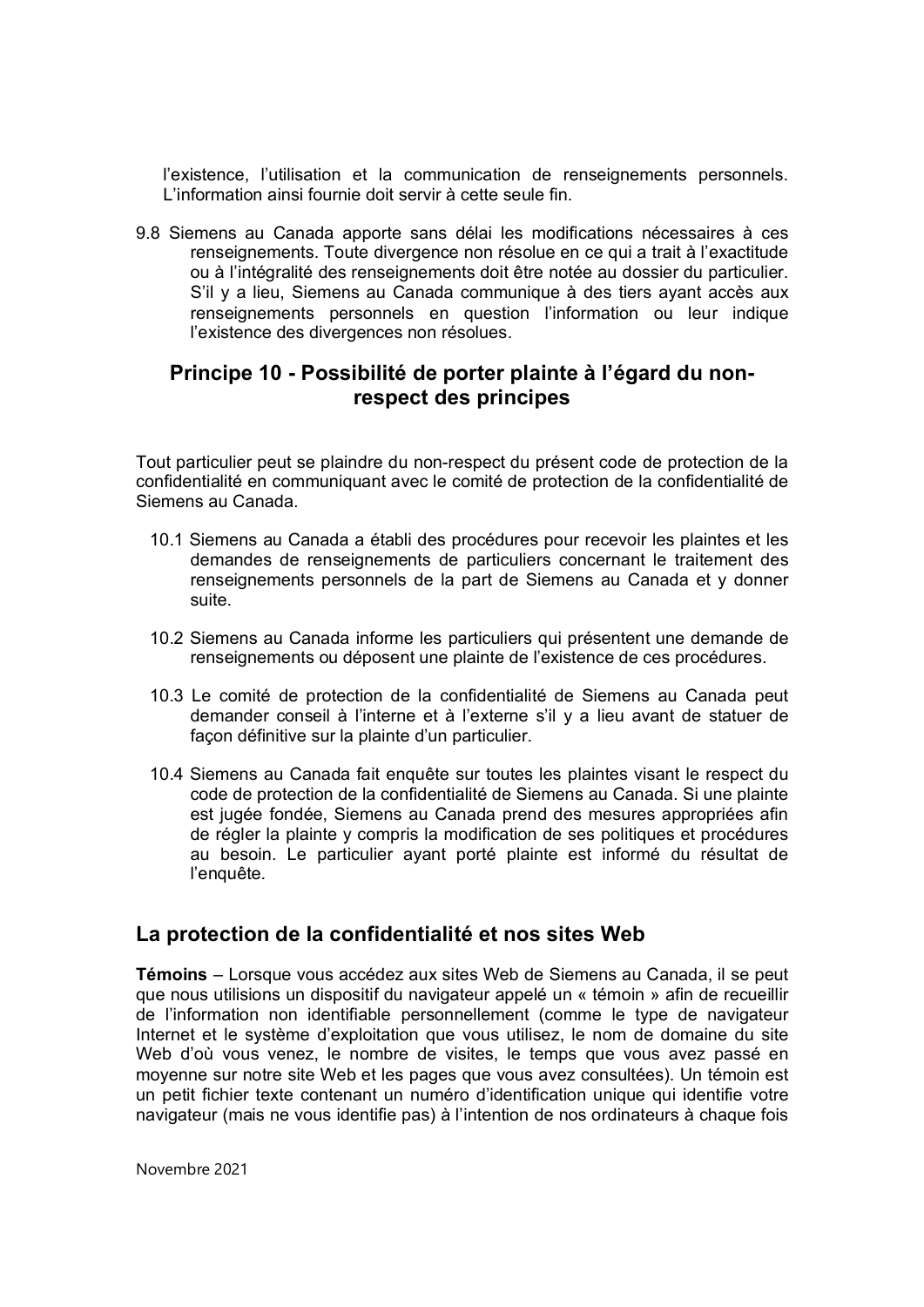que vous visitez l'un de nos sites Web qui utilisent des témoins. Outre les fins déterminées décrites dans notre code de protection de la confidentialité, nous pouvons utiliser cette information tirée du site Web et la communiquer aux membres de notre groupe et à d'autres organismes avec lesquels nous entretenons des relations commerciales afin de mesurer l'utilisation de nos sites Web et d'en améliorer les fonctionnalités et le contenu. Si vous le souhaitez, vous pouvez réinitialiser votre navigateur afin d'être avisé dès que vous recevez un témoin ou de refuser les témoins. Cependant, si vous refusez les témoins, il se peut que vous soyez dans l'impossibilité d'utiliser certaines des caractéristiques de nos sites Web.

**Communications en ligne** – Afin de recevoir un produit, un service ou une information, vous pouvez nous communiquer volontairement des renseignements personnels à des fins telles que l'inscription, les questions et la correspondance, ou encore si vous désirez faire un achat, obtenir un devis ou d'autres renseignements ainsi que participer à des concours ou à des sondages. Si Siemens au Canada vous connaît en qualité d'utilisateur inscrit d'un service en ligne, nous pouvons combiner et emmagasiner ces renseignements personnels concernant votre utilisation de nos sites Web et l'information en ligne que vous avez fournie avec certaines autres informations en ligne et hors ligne que nous avons pu collecter.

**Communications par courrier électronique** – À l'occasion, il se peut que nous vous envoyions des communications par courrier électronique contenant de l'information qui peut vous être utile, notamment de l'information concernant les produits et services de Siemens au Canada, des membres de son groupe et d'autres tiers avec lesquels nous entretenons des relations commerciales. Nous y incluons des directives sur la façon de vous désabonner et de nous informer de vos préférences si vous souhaitez ne pas recevoir de courriels de marketing ou de nature promotionnelle à l'avenir de la part de Siemens au Canada. Toutefois, si vous êtes un client ou un fournisseur de Siemens au Canada ou encore si vous entretenez des relations commerciales avec Siemens au Canada, pour vous assurer de recevoir des renseignements importants, vous convenez que nous puissions vous envoyer des renseignements non reliés au marketing lorsque c'est nécessaire.

**Enfants** – Nos sites Web ne sont pas utilisés par des enfants, ni ne sont destinés à l'être, pas plus qu'ils ne sont utilisés pour collecter sciemment de l'information de la part d'enfants ou pour commercialiser des produits ou services auprès des enfants. Siemens au Canada incite les parents et tuteurs à montrer à leurs enfants comment utiliser de façon sécuritaire et responsable les renseignements personnels les concernant lorsqu'ils utilisent Internet.

**Liens** – Nos sites Web peuvent contenir des liens menant à d'autres sites Web. Ces liens vous sont fournis à titre pratique seulement. Nous vous avisons que les sites Web de tiers peuvent être visés par pratiques en matière de confidentialité différentes de celles de Siemens au Canada et Siemens au Canada décline toute responsabilité à l'égard des sites Web de tiers. Lorsque vous vous connectez à un autre site ou en consultez un nouveau, veuillez passer en revue les politiques de confidentialité publiées sur ce site.